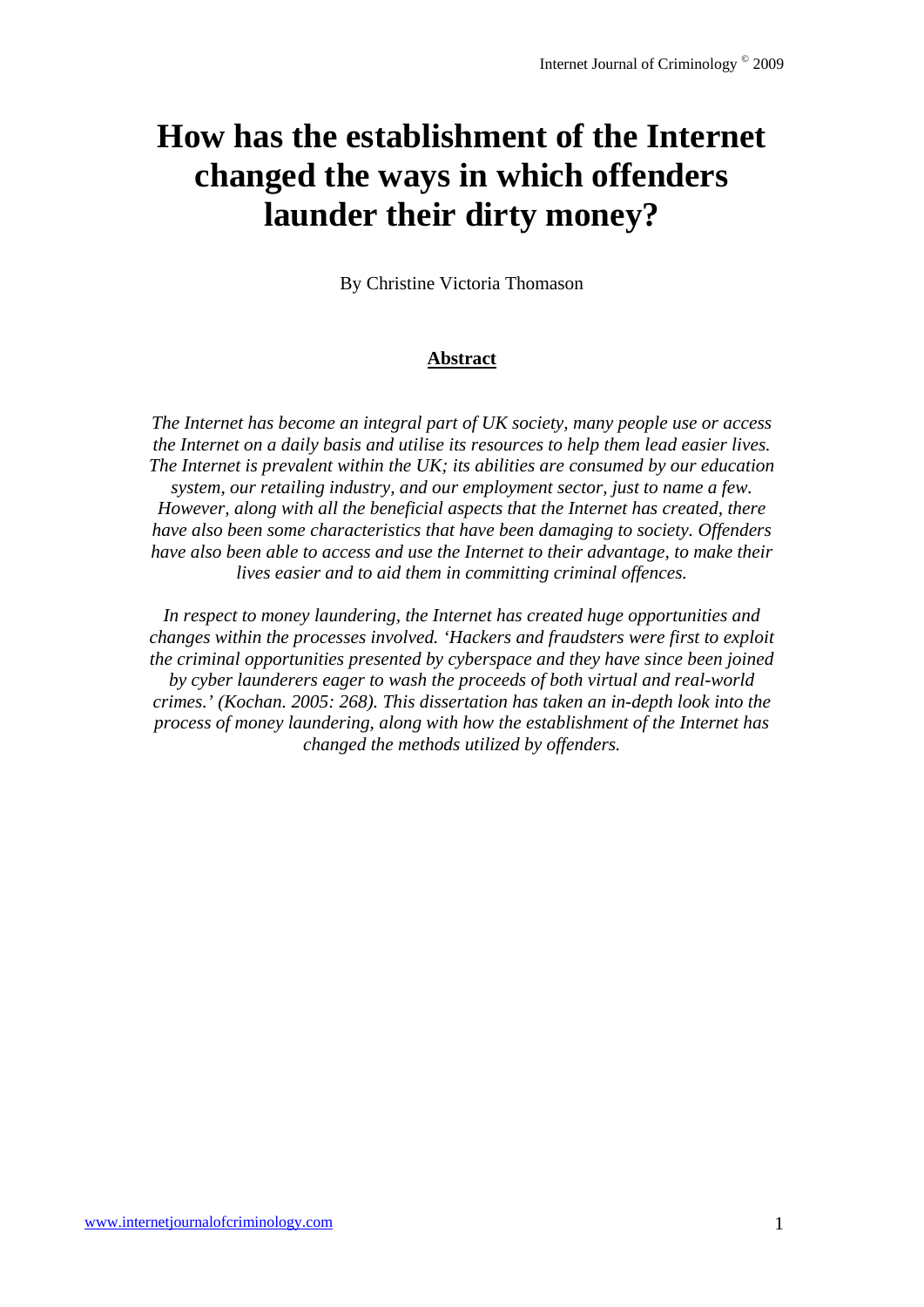# **1. Introduction**

Money laundering is not a new practice; for as long as there has been a need for offenders to conceal the origins of money gained through illegal means, there have been various methods of laundering that money. The conversions of 'dirty money' (gained through illegal means) into 'clean money' (that can be spent undetected in a commercial setting) can take very different forms. Within this dissertation the history of money laundering and the changes in methods that have occurred since the emergence of information technology will both be explored. 'Perhaps the most significant development of our time, even more significant than the end of the cold war, is the revolution in information technology which we are currently experiencing.' (Grabosky & Smith, 1998: 1). The establishment of the Internet has brought about major changes within our society as well as many changes and adaptations in the way numerous crimes are committed. Edwards (1995) noted that the changes being experienced are leading us into a society where 'everything depends on software'. These advancements in technology have revolutionised methods of committing certain crimes and even in some cases have created entirely new crimes. Due to the relatively recent emergence of the Internet, these crimes do not have as much research specifically dedicated towards them and it is very interesting to explore the changes to offending methods that the Internet has brought about.

'Every time a crime is committed and money is generated, a bad guy is faced with a problem: how can he conceal the fruits of his crime? The bad guy wants to be able to spend his money without getting caught, and to do this, he needs to clean up the profits.' (Mathers, 2004: 21).

The above quote indicates the level and effect that money laundering has within the criminal society, not just in the UK, but also on a global scale. Money laundering is a fundamental practice, which is crucial to all offenders and offending organisations that perpetrate crimes to produce money. Every time 'dirty' money is obtained, laundering processes are required to make it 'clean' and the methods to do this are constantly changing.

There is no conclusive figure that can illustrate the vast quantities of money that are laundered in the world every year, although there are many individuals willing to estimate it.

'Reasonably authoritative guesses range anywhere from \$100 billion to three times as much. It's called the alternative economy and after foreign exchange and petroleum, it is the world's third-largest business.' (Robinson, 1998: 16).

This highlights the sheer scale in which this crime is carried out and how vital it is to recognise and control criminals who launder money.

Largely, the literature existing, with regards to the process of money laundering, is concerned with answering questions like "What is money laundering?", "Who does it?" and "What has the government been doing to try to combat the problem?". Within the literature, there are sections dedicated toward the establishment of the Internet and how it has the ability to create new and improved criminal methods, however, not one that directly compares the way in which the typologies of money laundering have changed since the founding of the Internet. Therefore, the key focus of this research will be on the typologies of money laundering pre and post the establishment of the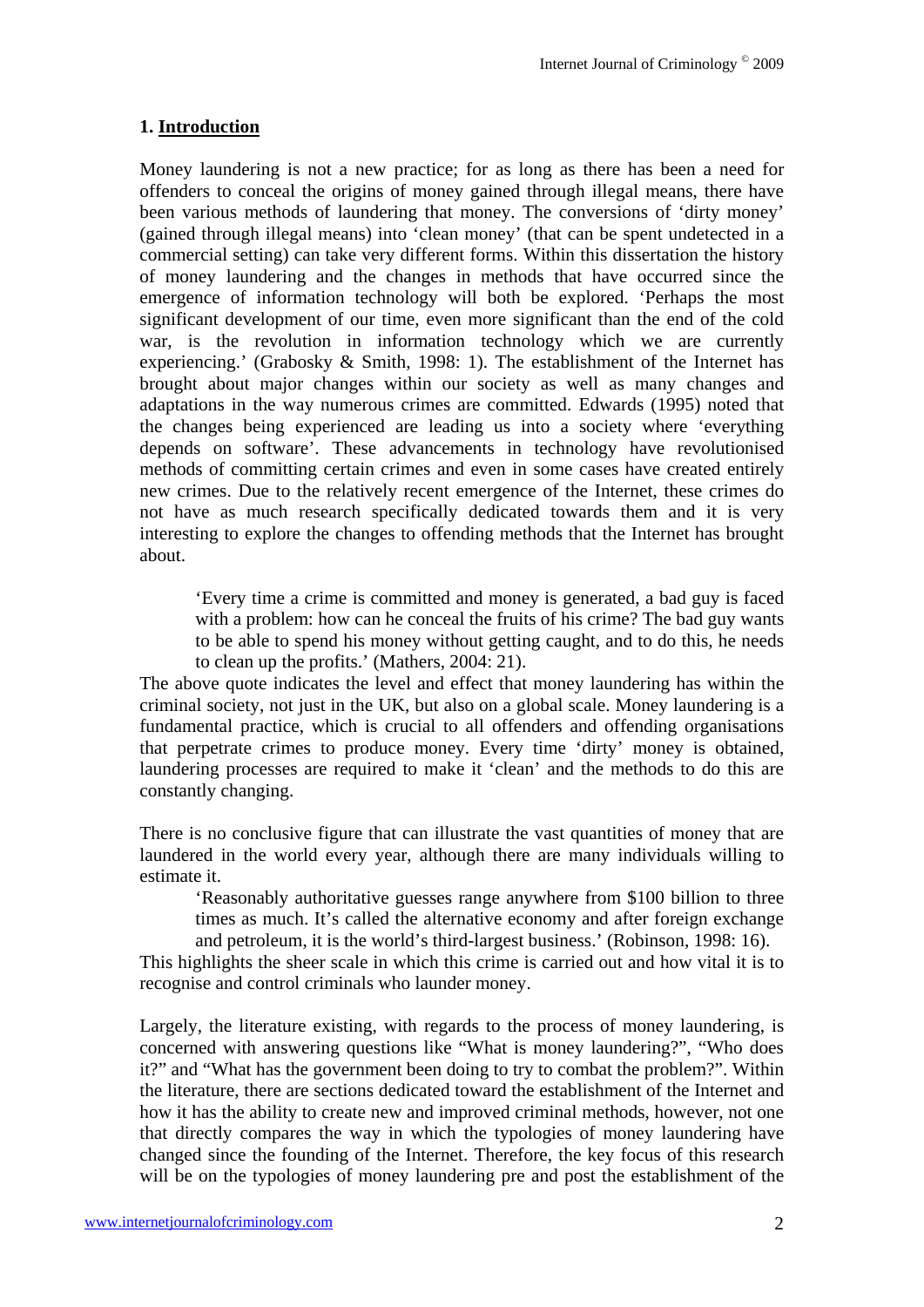Internet. This will hopefully fill that gap and produce a direct comparison of methods utilized by money launderers 'before' and 'after' the establishment of the Internet.

**Chapter 1** outlines money laundering as a crime and the problem it causes within society. It also reviews why this is the chosen topic and what questions the thesis intends to answer.

**Chapter 2** summarises the methodological process that this thesis will apply, highlighting the advantages of this choice and also recognising the limitations that may be encountered.

**Chapter 3** will be the identification of what money laundering is, definitions of the term and where it was derived from. Also there will be an insight into who is involved in the process of laundering money, why they do it and how.

**Chapter 4** will outline methods of money laundering prior to the establishment of the Internet.

**Chapter 5** will then turn its attention to the development of the Internet, looking at how the emergence of new technologies have changed many aspects of society on an everyday level and also how these technologies are changing offending methods.

**Chapter 6** will be a comparative chapter, which will outline the typologies of money laundering now the Internet has been established, and will assess whether the strong influence from the Internet has transformed the ways in which 'dirty money' is laundered.

**Chapter 7** will be an examination of the legal processes and legislation that have been implemented to try to either hinder or detect money launderers and how the Internet has changed the ways in which authorities must operate.

**Chapter 8** will contain an analysis and summary of all the key patterns and trends highlighted throughout the thesis. It will also offer some recommendations with regards to the future of money laundering methods and the way in which they are policed.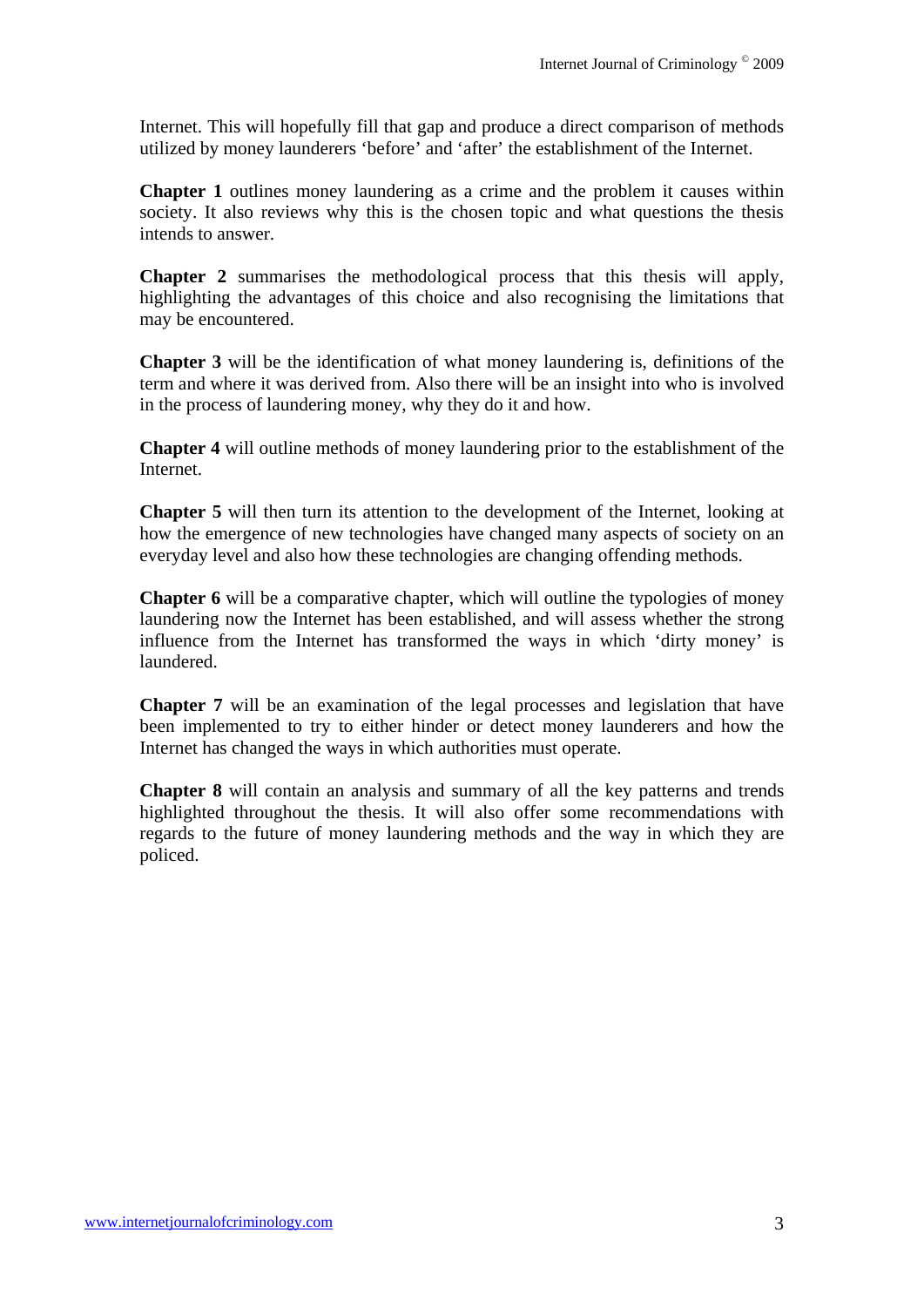# **2. Methodology**

This dissertation utilises literary-based analysis of secondary data for its methodological approach and to address the various research questions that have been set out.

'Secondary analysis is a form of an investigation which is based upon existing sources of data and can be distinguished from primary research and analysis where the investigator collects the data for himself or herself first hand.' (Jupp et al, 2000: 57/58).

Using already available research, which has been collected by other researchers, has many advantages but also has some limitations; both of these will be discussed below.

The secondary data, used to explore the research objective, will be drawn from both quantitative and qualitative research sources. It will also be collected from a variety of different sources, such as books, journals, the Internet, media articles and reports published by relevant organisations.

The use of secondary data research analysis has many advantages over primary data research analysis, especially when dealing with certain topics within the criminology field and within particular research situations. For this undergraduate dissertation, the use of secondary data analysis was the clear choice of methodology because of several varying factors. The main advantage of using secondary data analysis is that because the research has already been conducted, findings are readily available in books and other literature sources, thus reducing the cost of data collection and making information gathering less time consuming. Within this thesis, the research questions are ones which look at varying factors over long periods of time and investigate changes that have occurred all over the world. With the time constrains of this research and limitations on funding, it is essential to draw on other researchers who have explored the same or similar areas, but have also had the means to carry out broad and expensive research. Another advantage of secondary data analysis is that the majority of the data is of good quality, providing it is acquired from reputable sources. 'Many of the data sets that are employed most frequently for secondary analysis are of extremely high quality.' (Bryman, 2004: 202). The analysis of secondary data allows the researcher to pull vast amounts of information from a variety of sources and the reanalysis of this existing data might provide new or differing conclusions to those made by the original researcher. The analysis of preexisting data, rather the collection of primary data, not only is quicker and cheaper but eliminates some highly problematic situations involved in the collection of primary data and primary data analysis. Sarantakos highlights 'researchers do not encounter rejection, non-response, bias, or any other respondent-based problems.' (2005: 298).

However, although secondary data analysis has many clear advantages as a research method it is not exempt from problems. 'Lack of familiarity with data' (Bryman, 2004: 205) is just one of the disadvantages to the sole use of secondary data analysis. Another consideration is the complexity of data and even lack of control that a secondary analyser has over the quality of the data. Although mentioned above as an advantage of secondary data, it must not be simply assumed that all secondary data is of high quality. The Internet provides easy access to a wide range of information; however, the reliability of some information sources must be closely watched. Data collection from reputable Internet sources, for example, the Home Office, will ensure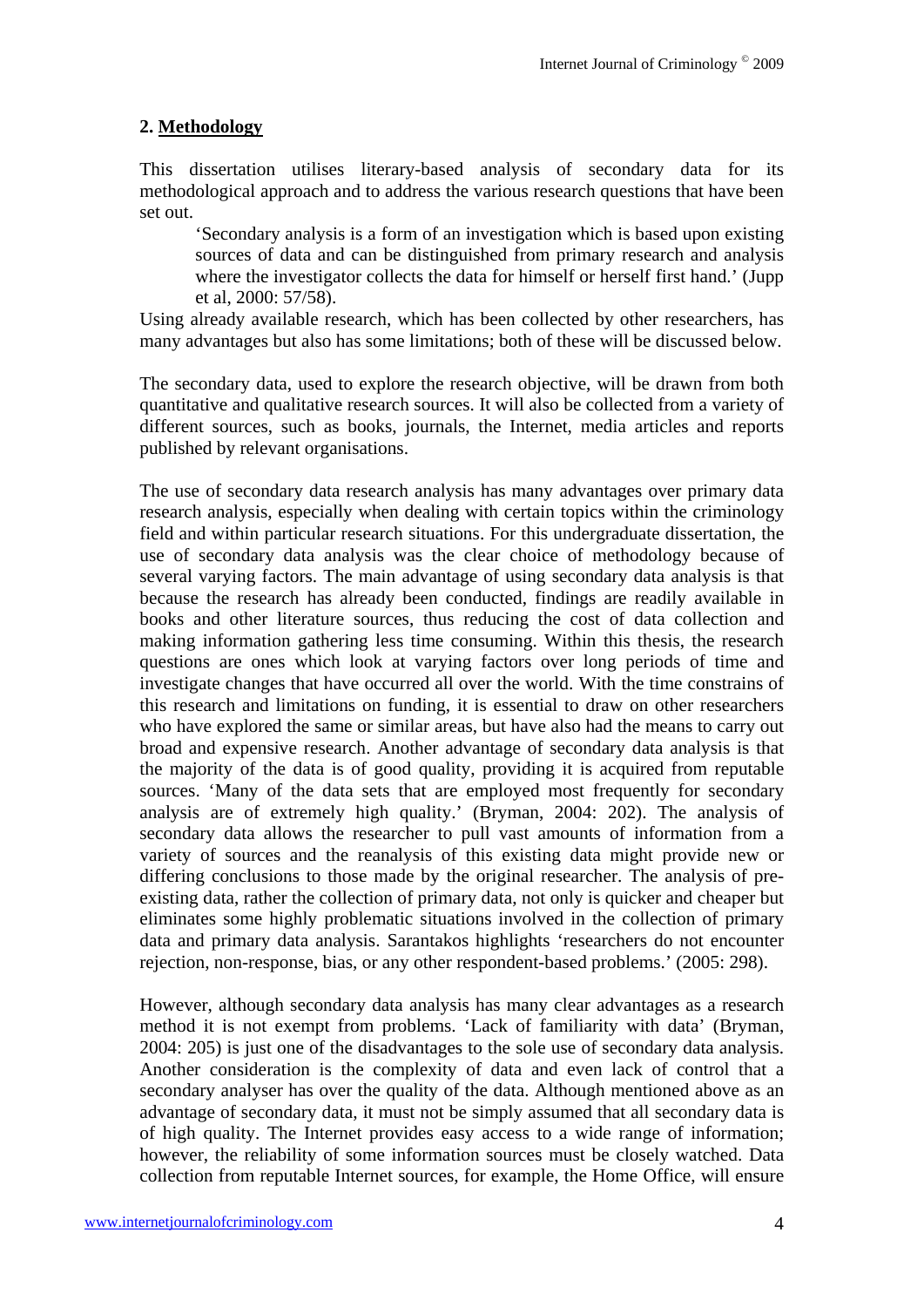that the data collected is valid. However, it must also be taken into account that some research may be agenda led. The issue of bias must be considered when analysing other people's work. 'The criminologist's own perspective can be influential, as can research purpose and type.' (Jupp et al, 2000: 42) Also, there is the problem that one person's research may be interpreted in a different way by another person and the concern that some of the information may be taken out of context.

Even with regards to academic books, which are normally the prime source of secondary data collection, there are some limitations. They can become quickly outdated and inaccurate, with regards to current issues and government policy changes, which are forever being altered and updated. One source of secondary data that reduces problems of reliability and the problem of the rapid changing society is peer-reviewed journals. Published significantly more frequently than books, and written by reliable and validated sources, they provide a reliable and up to date source of secondary data collection.

Overall, it is clear that there are some disadvantages in using only secondary data analysis and not exploring primary research methods. Conducting interviews with offenders who participate in the process of money laundering would have been ideal whilst researching this topic. Being able to gain information and ask questions of offenders, who have utilized the Internet's resources and the anonymity it provides to people committing crime, would have provided great insight into the real process of money laundering and how it has developed in conjunction with the emergence of new technology. However, after considering the constraints of this thesis, with regards to both time and financial restrictions, but also taking into account that the crime being researched is extremely sensitive, as well as being carried out by serious offenders, it has been concluded that any primary research that could have been done, such as interviewing policing authorities who deal with money launderers, would not have been beneficial towards the research. Therefore, the main body of research for this dissertation will be taken solely from analysis of secondary data.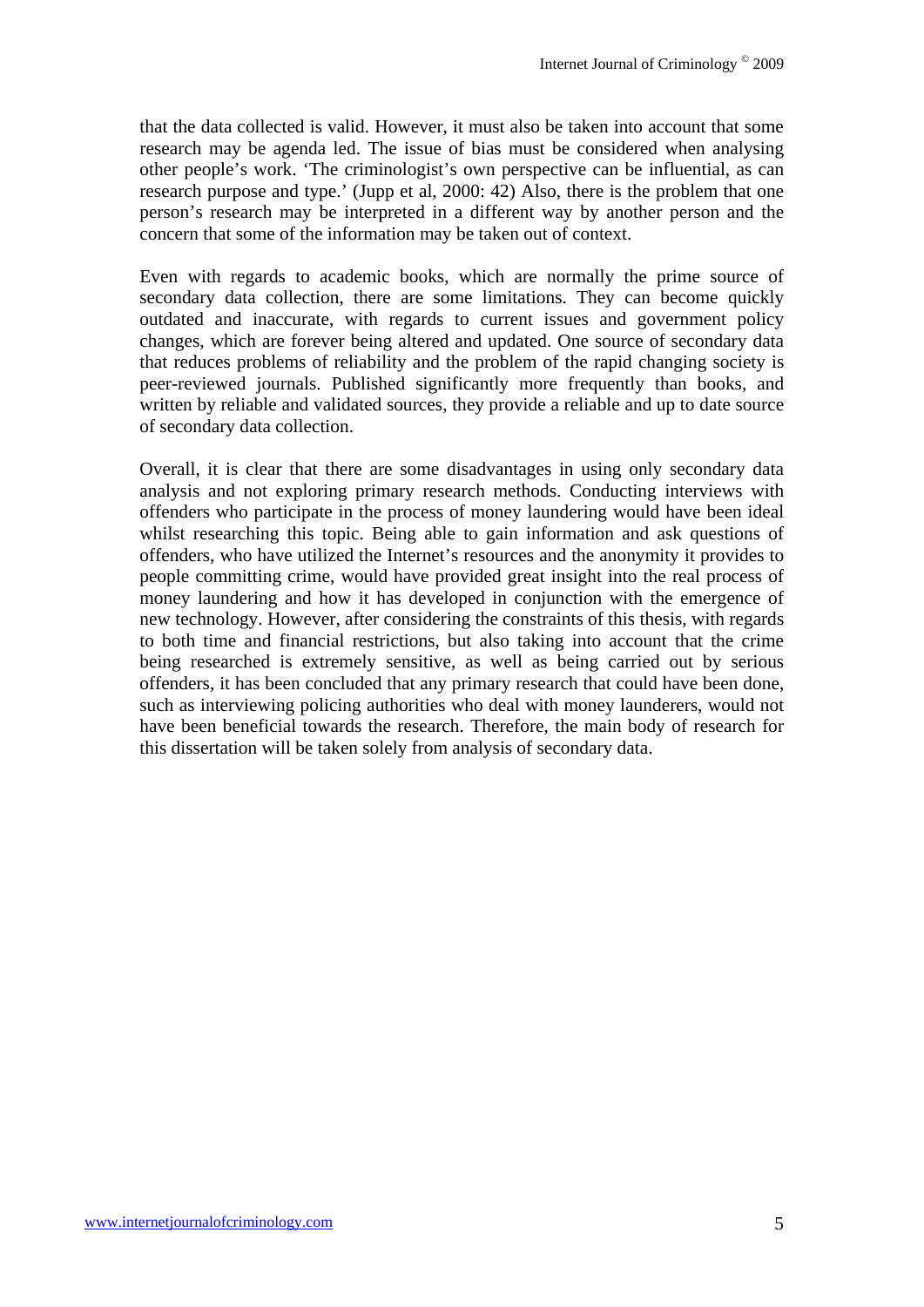# **3. An Overview of Money Laundering**

Successful 'Money laundering is the conversion of criminal incomes into assets that cannot be traced back to the underlying crime.' (Reuter, P & Truman EM. 2004: 1). Described as the laundering of money, largely because it is turns 'dirty money' into 'clean money', it is a massive business that is associated with a vast number of organised crimes, ranging from trafficking of humans and drugs to armed robberies. As a crime, money laundering is extremely important, without it, crimes that involve gaining large sums of money become almost profitless because that money cannot be spent on the legal markets.

'Every time a crime is committed and money is generated, a bad guy is faced with a problem: how can he conceal the fruits of his crime? The bad guy wants to be able to spend his money without getting caught, and to do this, he needs to clean up the profits.' (Mathers, 2004: 21).

It is this key fact that makes money laundering such a vital process to offenders and offending organisations, because without it, their crimes would become profitless, which would then make it pointless for the vast majority of crimes to be carried out in the first place.

The expression 'money laundering', appears to have many conflicting accounts as to where the term originated. Some, such as Robinson (1998), believe the term simply came about because the process of laundering money can be associated with a washing machine cycle. Dirty money is put in, put through a series of processes and transactions, which removes the dirt, and the money comes out at the end clean. Others however, such as Lilley (2006), claim that it was not described as laundering, due to the fact that the process turned 'dirty money' into 'clean money', but was called so because it was associated with businesses that produced high cash profits, like laundrettes and car washes. These businesses would then have their legal, genuine profits mixed with those profits gained through criminal activity, creating a new source of origin for the money.

There are also conflicting accounts as to when the term first was used. 'The term 'money laundering' appears to have originated in the United States in the 1920s.' (Lilley, P. 2006: 5). However, other literature, including Mathers (2004), proclaim that the term money laundering was not created until the 1930's and was said to have first been used by the U.S. Treasury, whilst they were attempting to bring down Al Capone. Furthermore, money laundering back then was not a recognised criminal offence, and incidentally when Al Capone was eventually caught he was charged with tax evasion and not money laundering offences. The US was, nevertheless, the first country to implement anti-money laundering legislation, but money laundering as a crime was even then not really studied or investigated. It was not until the 1970's and 1980's that it became a crime high on the public and political agenda, with special concern surrounding money laundering and the drugs trade.

In the UK, anti-money laundering legislation was first introduced within the Drug Trafficking Offences Act 1986, then again in the Criminal Justice Act 1988, and also in the Criminal Justice (international co-operation) Act 1990. All of the above listed Acts, however, were specifically legislating against money laundering in relation to the drugs trade and drug trafficking, not against the laundering of money gained through other crimes. The Criminal Justice Act 1993 was the first piece of UK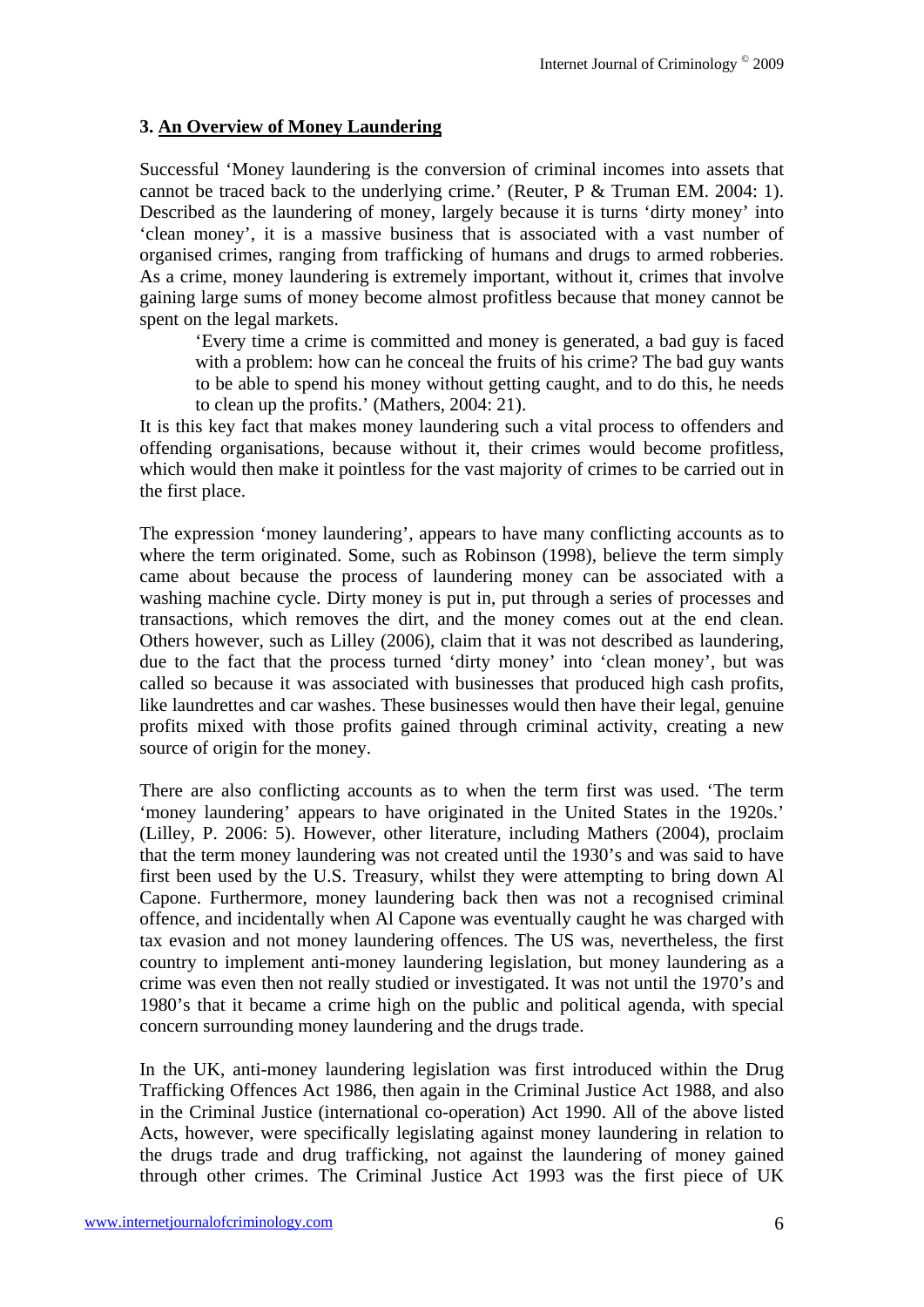legislation that recognised money laundering as an offence in it own right, regardless of what type of criminal offence the money derived from.

Furthermore, the UN also identified money laundering as one out of eighteen activities that are considered as being prevalent in 'transactional' organised crime in 1994. According to Lilley (2006), they described money laundering as an 'Enabling activity', which means that it is an activity that facilitates criminal groups to achieve their goals and to help them make a profit.

There is no conclusive figure on the amount of money that is laundered in the world every year, although there are many people willing to estimate. 'The UN's estimates the amount of money laundered in one year has ranged between \$500 billion and \$1 trillion.' (Wright, 2006: 69). These figures, although estimations, show the sheer size of the money laundering industry and go some way in highlighting the extent of the problem that the government are trying to tackle. Equally, what makes money laundering such a massive problem is the global scale on which it operates. The international dimension of money laundering means that it is a crime that can be committed twenty-four hours a day, seven days a week.

'Money laundering is a truly global phenomenon, helped by the International financial community which is a 24hr per day business. When one financial centre closes business for the day, another one is open or opening for business.' (International Money Laundering Information Bureau: 2008).

When laundering money, the aim is to get the illegal profits as disconnected from the initial crime as possible. One of the main ways of protecting that money, from money laundering legislation and detection by the authorities, is to transfer that money to places where the laws are not as strict. Any anti-money laundering legislation for any country singularly, is not going to ever be able to stop the problem. The global scale on which money laundering is carried out, means that if the place where the money is illegally obtained has strict laws and regulations on laundering, the offender will simply move this money into another jurisdiction without these barriers.

'In June 2000, after investigation that included visiting countries that were considered money laundering locals, they issued a "blacklist" of fifteen countries that they felt were not doing enough to prevent money laundering in their jurisdictions. These countries were: Bahamas, Cayman Islands, Cook Islands, Dominica, Israel, Lebanon, Liechtenstein, Marshall Islands, Nauru, Nive, Panama, Philippines, Russia, St. Kitts and Nevis, St. Vincent and the Grenadines.' (Mathers, 2004: 33).

This obviously creates a massive problem, with regards to the policing and control of laundering rackets. The UN, therefore, have tried to force these countries into cooperating, with the declaration that if they did not impose more control over potential laundering havens, they would face penalties.

'Now, no one ever came right out and said exactly what those sanctions would be, but the rumour is that there was talk of restricting air traffic, refusing to accept wire transfers, even an out-and-out navel blockade.' (Mathers, 2004: 34).

The majority of these blacklisted countries took this warning and began to create more controls and laws to combat money laundering. However, it was noted, that to be removed from the blacklist, anti-money laundering legislation must be implemented but the counties did not have to necessarily enforce it.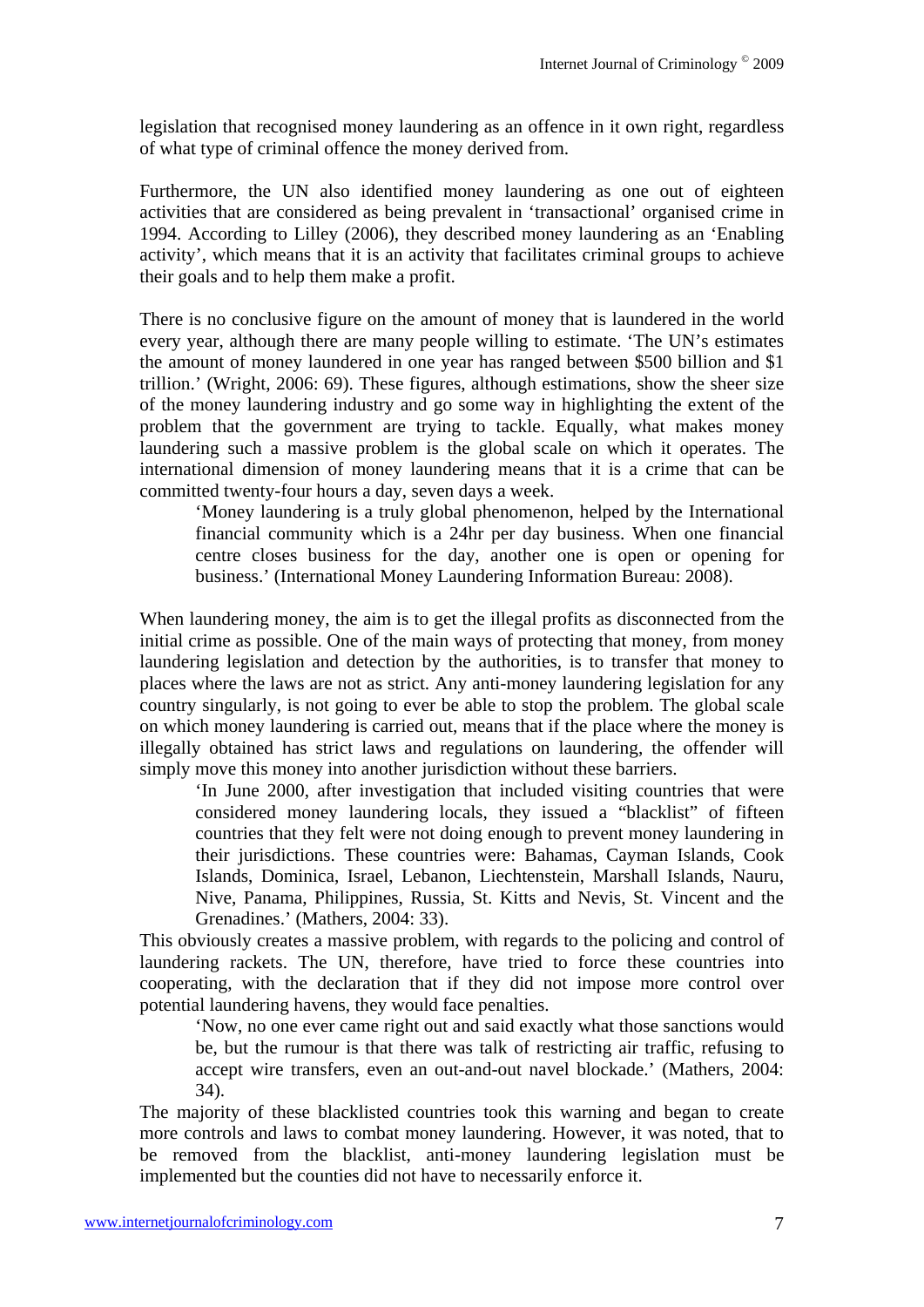## **3.1. The Aims of Money Laundering**

The process of money laundering, although varying in methods, has the same overall aim, to take money gained illegally and to hide its source of origin. Lilley (2006) highlights that although there a many differing methods involved in the process of money laundering, there are also key features and aims universal to all these methods.

- The concealment of the true ownership of the money and its original source. The laundering route must be concealed and disguised so that it would be very difficult to trace the real source of the money and locate where it ended up. The more realistic the transactions and procedures appear, the greater the chances of it going undetected are.
- Altering what form the money takes, where large sums of cash are involved, the launderers will need to reduce the bulk of the money into a more manageable form.
- The money must end up in the mainstream financial system and/or must be infiltrated into genuine businesses.
- The money must be continually monitored throughout the process to ensure nothing and no one interferes with it. As the money is illegally obtained, there is nothing legal to protect it and, therefore, the launderers have to keep constant watch. Many launderers will not keep all their profits in one place, they would be more likely to spread the money around so that if something goes wrong with one sum of money, the remaining are still safe and protected.

## **3.2. The Process of Money Laundering**

With those key aims outlined above, the process of money laundering is also said to have three identifiable phases.

'The three stages of money laundering are universally recognised (in line with the washing machine cycle) as: 1. **Placement** (immersion), 2. **Layering** (heavy soaping), 3. **Integration** (spin dry).' (Blunden, 2001: 20).

There are many differing ways of carrying out these three stages of money laundering and not all money laundering methods necessarily involve all three stages. The sections below will outline all three of these stages in detail:

## **3.3. Placement**

The placement stage involves the removal of the cash, obtained from criminal activities, into a legal setting, one of which will not arouse suspicion from the authorities and will make the money easily accessible for the offenders.

'The aims of the launderer are to remove the cash from the location of acquisition so as to avoid detection from the authorities and to then transform it into other asset forms; for example travellers cheques, postal orders etc.' (International Money Laundering Information Bureau: 2008).

The placement phase may consist of putting the money into a bank, obviously mixed in with legitimate money, and passed off as profits from a business or such like. If the launderer has, for example £100,000, they are not going to place that large sum of money into one singular bank account, because it would, without a doubt, be flagged up as a suspicious transaction and the game would be up. They would take the time to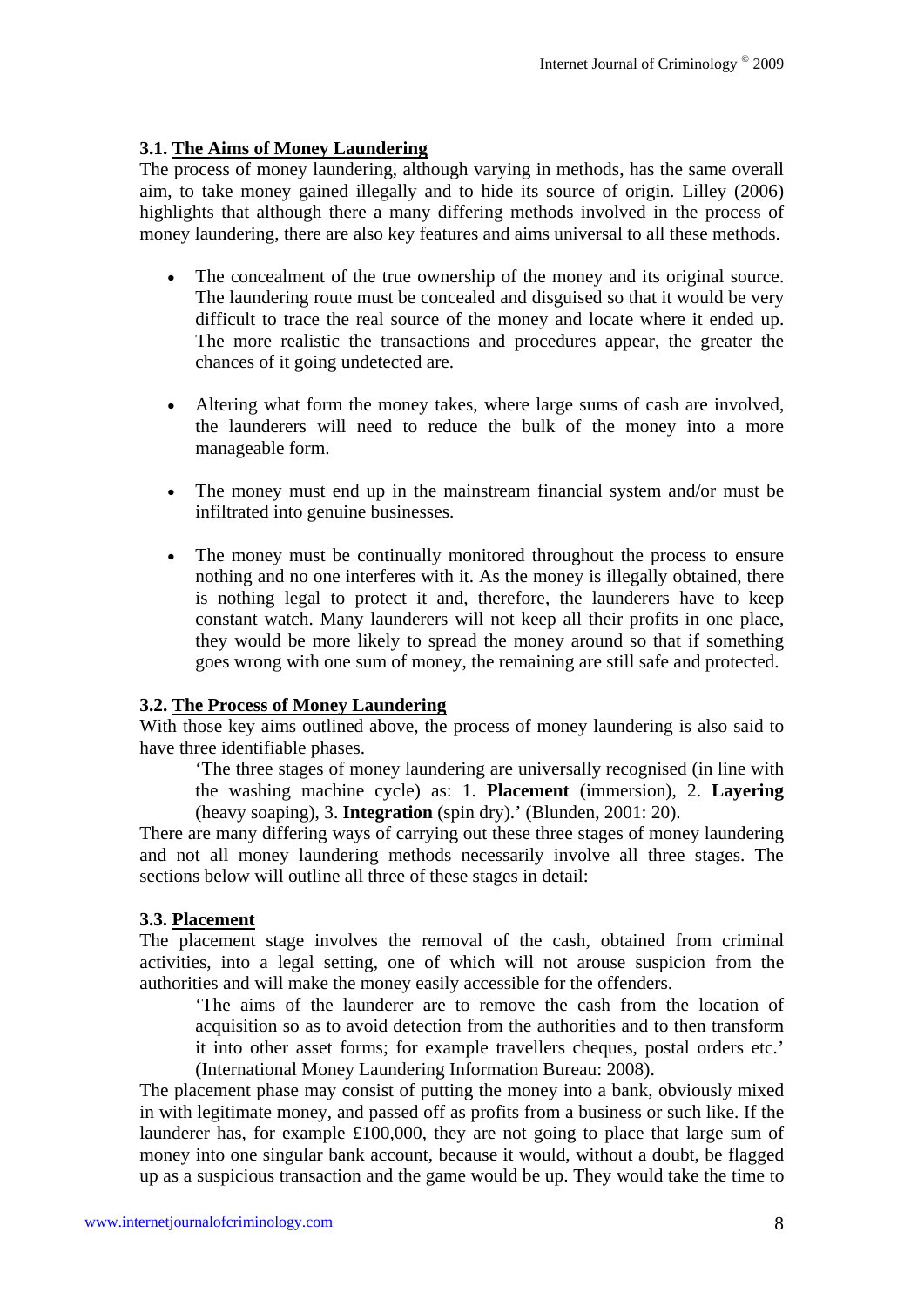split the lump sum up into smaller, more manageable amounts and deposit them over a range of accounts all under different names and in different places, this process is known as smurfing. The placement stage can also involve the purchasing of high value goods, cash smuggling and many other methods.

# **3.4. Layering**

The layering stage of money laundering involves the detachment of the 'dirty' money from its criminal origins, through a sequence of complex financial transactions that will help to obscure the audit trail and hide the profits. 'Layering disguises the trail to foil the pursuit.' (Wright, 2006: 20). This phase can be carried out in a variety of different ways, a few of which are outlined below;

- Transactions involving the money, transferring it quickly between different banks and even across into areas and countries under different jurisdictions and authorities.
- The creation of dummy companies and the transferring of the funds between them and legal companies.
- Selling on of goods purchased using dirty money in a legal setting, through legitimate businesses.

## **3.5. Integration**

The third and final stage is the integration of the money into the commercial or financial market, by concealing its source to make it look like the proceeds of a legal business deal. 'Integration makes the money available to the criminal again with its occupational and geographical origins hidden away from view.' (Wright, 2006: 70). This, again, has a variety of different methods that can be utilized by any criminal that is laundering money, which, as an example, can happen in the real estate market. Dummy or false companies are set up to purchase the properties, they are then sold on. Consequently, this makes the profits seemingly legal and legitimate and, therefore, safe to use on the legal markets. Another method could involve falsifying or altering invoice documents. Again, this can utilize the use of dummy companies, which can either claim to have been exchanging money for goods, when no such exchange takes place, or the amount of goods exchanged is falsely documented.

Below is a diagram created by Blunden (2001) showing the three stages of money laundering and how they interlink together;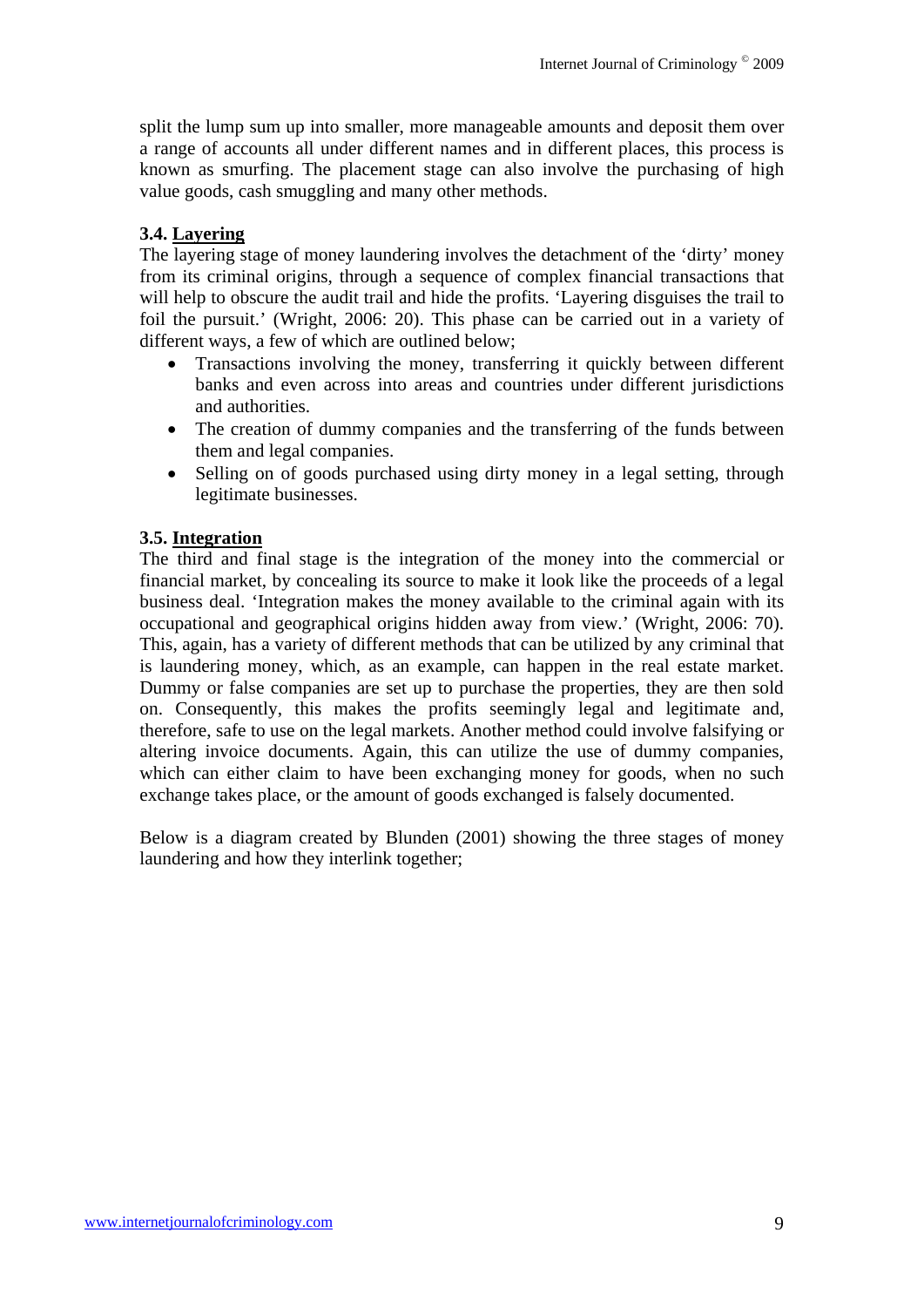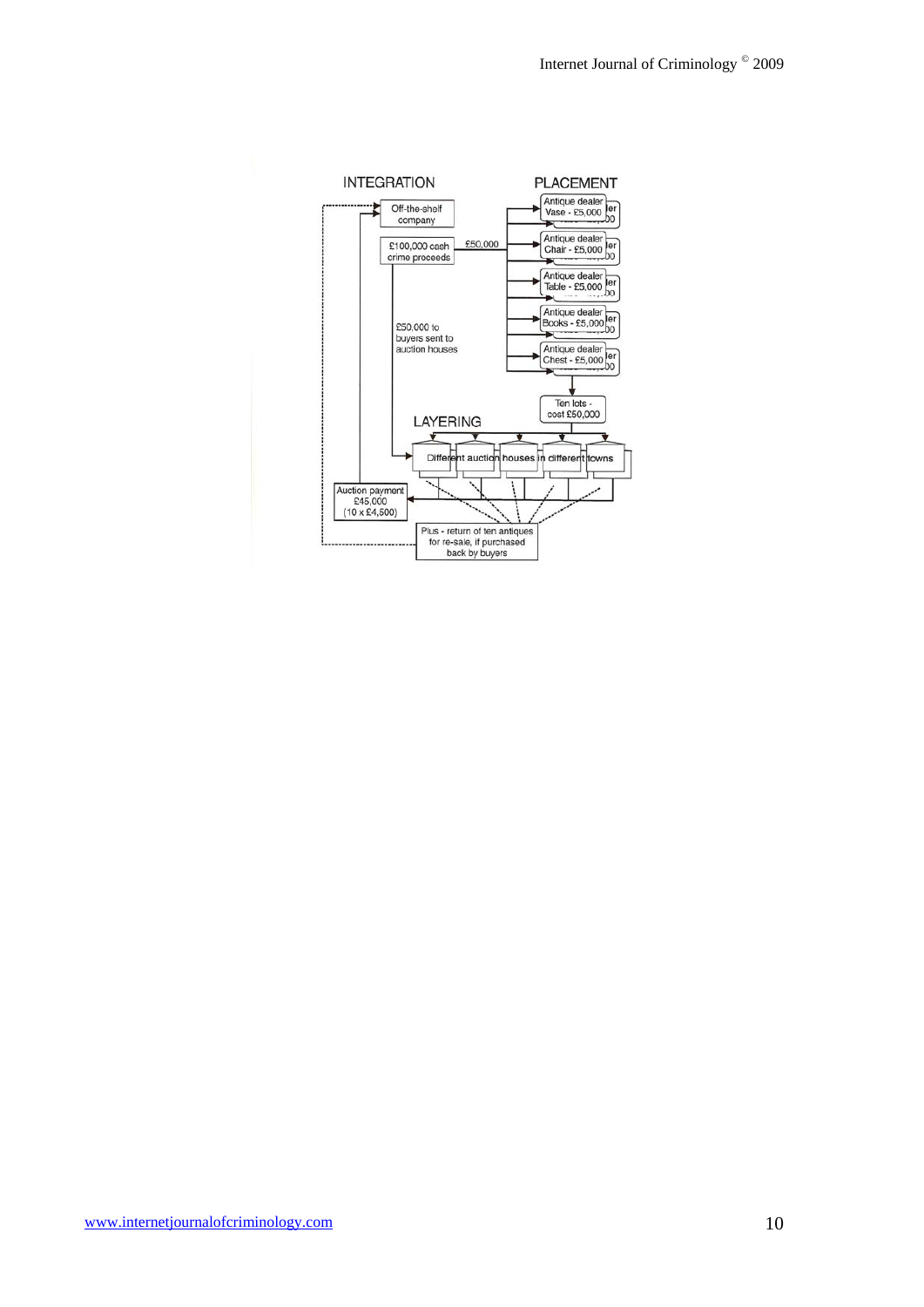## **4. Typologies of Money Laundering Prior to the Establishment of the Internet**

#### **4.1. High Cash Turnover Business**

The most universally known money laundering scams concern corrupt businesses or business personnel laundering dirty money through legitimate businesses. This entails the introduction of money into a company or into personal accounts, through forged transactions that declare that the money has derived from a lawful business deal, not from the proceeds of illegal activities. This enables offenders to provide proof of where that sum of money came from, if ever questioned by policing authorities. This type of money laundering would occur within businesses with high cash turnover, for example launderettes, which are also said to be partly where the term money laundering came from. One very famous example of this type of money laundering comes from the dealings of Al Capone. 'Capone and his mob owned hundreds of laundries in and around Chicago, and they disguised the earnings from their liquor business as money honestly earned from operating the laundries.' (Mathers, 2004: 22). Other types of businesses that this method could utilize are; restaurants, bars, strip clubs, brothels and video rental stores, all likely to have high profits, predominantly in cash.

#### **4.2. Purchasing of Goods**

With this method of money laundering, the launderer simply will purchase products, normally with a high retail value, using their illegally gained funds, and sell them on, which creates a justifiable source for the money. 'Fine art and other valuable items such as rare stamps are attractive for laundering purposes because false certificates of sale can be produced, or phony reproductions of masterpieces purchased.' (Reuter & Truman, 2004: 31).

## **4.3. Cash Smuggling**

This process simply involves physically taking money from one country to another. This is normally done to move the currency into a country where there is less or no control over laundering. Obviously, when moving large amounts of money, the aim is to remain undetected, so that questions are not asked as to where the money has been acquired from.

'From 15 June 2007, if you are travelling to or from a country outside the European Union (EU), you will need to declare any sums of cash of 10,000 Euro or more (or the equivalent in another currency) to HM Revenue  $\&$ Customs (HMRC).' (HM Revenue and Customs, 2007).

If you are caught with over a certain amount of money on your person or within your cargo, and you have not declared that it is there, then you will be prosecuted. Within this sort of situation, the person caught would not necessarily be prosecuted for money laundering offences because that can not be proved simply from moving money cross borders. However, in that type of scenario, the money would still be confiscated and not returned to the carrier. Therefore, it has been heard of, that criminal organisations have gone as far as to purchase shipping and export businesses so they can conceal the money inside cargo and even inside the goods themselves. Another method, involves using the postal service to send the money abroad, 'US customs officials spend most of their resources inspecting people and cargo coming *into* the United States, so it is relatively easy to ship currency to another country.' (Reuter & Truman, 2004: 28).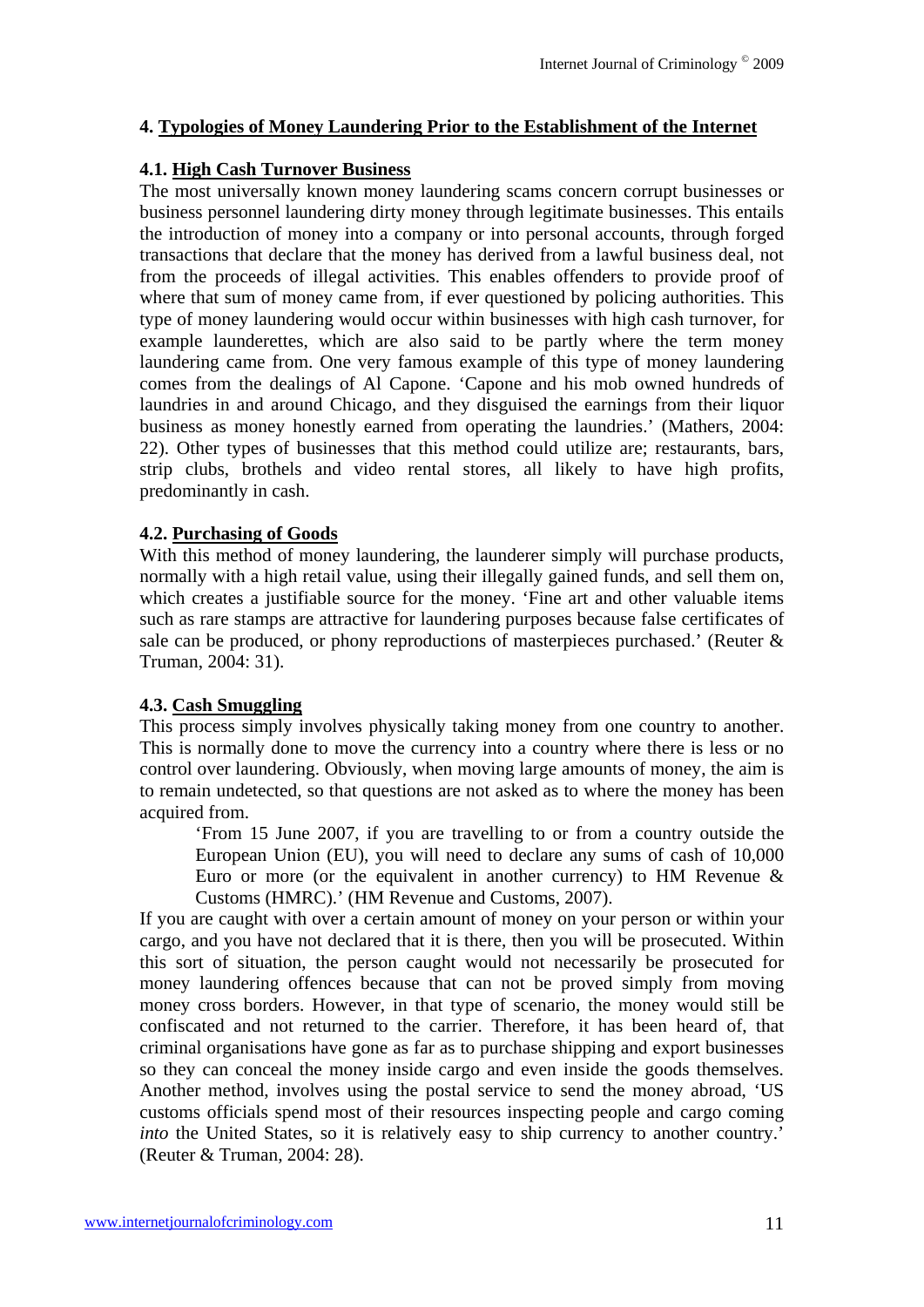#### **4.4. Smurfing**

This method of placement involves the depositing of small amounts of cash into many different bank accounts or the exchange of money into other forms of currency. If an offender has, for example, £100,000 in dirty money and is trying to infiltrate it into the banking system, they obviously cannot just walk in and deposit it. Firstly, £100,000 in used notes will not, despite what is portrayed in the movies, fit neatly into a briefcase to be carried into a bank. Secondly, trying to deposit that amount of money all in one go is going to look extraordinarily suspicious and financial institutions are now obligated by law to report any transactions that they think could be dubious to government agencies, like The Serious Organised Crime Agency (SOCA).

'Reports to SOCA of suspected money laundering are commonly known as Suspicious Activity Reports (SARs). The SARs regime is a key tool by which the government seeks to reduce harm through tackling criminal finances and profits, including asset recovery.' (Home Office, 2007: 6).

So with those obstacles in mind, launderers came up with smurfing to solve their problem. Firstly, the total sum of money that needs to be laundered is divided into smaller amounts. Then it is handed out to "x" amount of people, normally employed by the launderer, they are called smurfs. These smurfs then go out and deposit the money into bank accounts, exchange it for foreign currency or change it into traveller's cheques. 'Couriers ("smurfs") are used to make the deposits in several banks or to buy cashier's checks in smaller denominations.' (Reuter & Truman, 2004: 29).

#### **4.5. Gambling; Casinos, Lotteries and Horse Racing**

**Casinos:** Large sums of money could be taken and gambled in casinos and any winnings made would then therefore be seen as the product of a win, rather than of a criminal activity.

'At least in principle, all you have to do is stroll into a casino, buy \$1,000 worth of chips, play for a few hours, cash out and tell your bank manager that you won the \$50,000 you now want to deposit. Of course you might have to substantiate such a boast.' (Robinson, 1998: 40).

Also, this process may incur some financial loss; for example, some of the bets placed whilst at the casino may not be successful. However, this would just be seen as the cost of getting that money converted into cash that they could spend freely, without detection of the crime.

Another way in which casinos can be used to launder money, is through the purchasing of casino chips with dirty money on the pretence that those chips would be played on the casino tables. These chips, however, would simply be held onto and never played and then taken back to be cashed in. By asking for that amount in cheque form, or as a deposit into a bank account, it will look like winnings paid by the casino. However, 'In reality, unless you own the casino, it's a pretty bad place to try and launder money.' (Mathers: 2004: 40). Nowadays, casinos are wise to acts of laundering and stringent security is active within casinos to detect this type of activity. Any person trying to play in a casino, using large sums of money, will be highlighted as suspicious and asked to fill out a form stating where that money has originated from, and if that is not filled in to the satisfaction of the casino, then they will be unable to play using that money.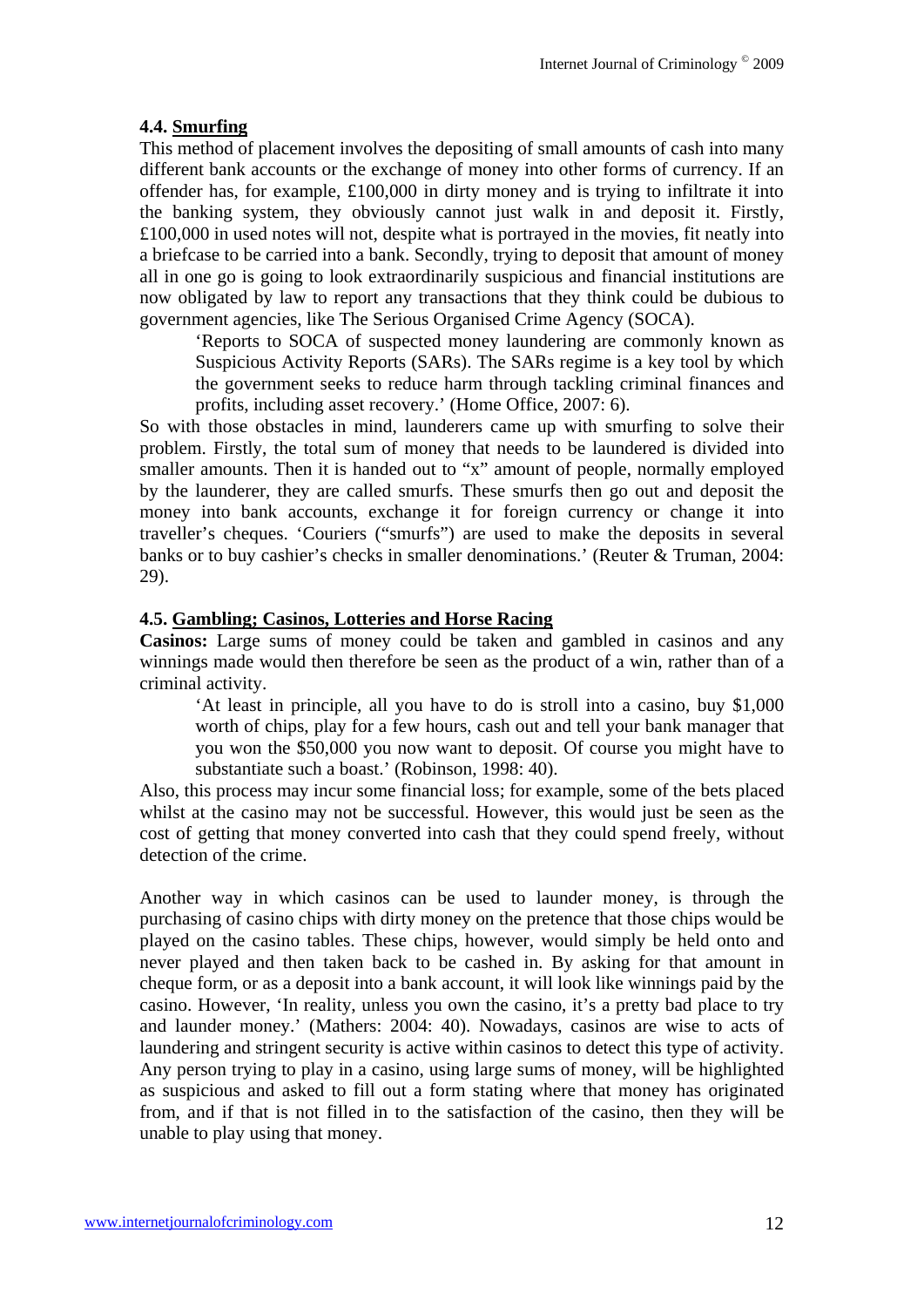**Lotteries:** The launderers will find the holder of a winning lottery ticket and buy it off them for slightly more than it is worth. The legitimate winner walks away with their winnings plus more and the launderer cashes in the ticket, creating a legal source for where the money originated. The launderer will then be liable to pay tax on this money, but again like above, this is seen as a necessary loss.

**Horse Racing**: This, again, works in much the same way as with using the lottery to launder money. The profitable ticket is purchased off the real winner for a higher value than it is worth and the launderer then simply cashes in the ticket. According to Reuter and Truman (2004), this process is one that appeals to the genuine winner of the ticket, because it allows them to collect their winnings without tax liability.

#### **4.6 Insurance Policies**

This laundering method involves the launderers purchasing insurance policies with the money they wish to clean. An insurance policy will be bought and paid for directly, all in one transaction, rather than through a payment plan where policies can be bought in instalments on a monthly or yearly basis. 'Single premium insurance policies, for which the premium is paid in an upfront lump sum rather than in annual instalments, have increased in popularity.' (Reuter & Truman, 2004: 29). This policy will then be cancelled and the vast majority of the money invested will be returned to the policy holder. According to The Co-operative Insurance group, protocol on cancelled insurance policies is; full return on the the premium you have paid, less a pro-rata charge for any time on cover, if returned within 14days of receiving your insurance documents. Any cancallations made after that 14day period, '…may be subject to a cancellation fee.' (The Co-operative Insurance Group, 2009). However, with the bulk being returned with its source of origin now legitimised, this is seen as a necessary loss.

#### **4.7 Securities**

According to Reuter and Truman (2004), within the money laundering process, the buying and selling of securities is one that is more prevalent at the layering and integration stages of the process. In this industry, the majority of honest and respectable brokers will not accept cash transactions. Therefore, this method is not normally used within the placement stage of money laundering. Launderers can buy securities using their dirty money and simply sell them on or invest the illegal funds in low priced shares. Then they can influence the markets, so the security prices rise and the shares are sold on, either way, creating a legitimate source of origin for their money. 'Manipulating the price of securities is very attractive to criminals because there is so much potential profit.' (Mathers, 2004:145).

#### **4.8. Recently Exposed Laundering Scams**

An article published in the November/December 2006 issue of Fraud Magazine, exposed retail gift cards as a new aid used by launderers in their bid to clean their dirty money. The advantages of using gift cards are that they are easily purchased from an ever-growing number of retailers worldwide, they can be brought in vast quantities and they can hold large amounts of money. Furthermore, gift cards are not subject to the same kinds of checks, as would be carried out, if the equivalent amount of money was to be passing in and out of bank accounts or across borders.

'… A fraudster can place several thousands of dollars on a retail gift card and not have to deal with a currency transaction report – such as he would at a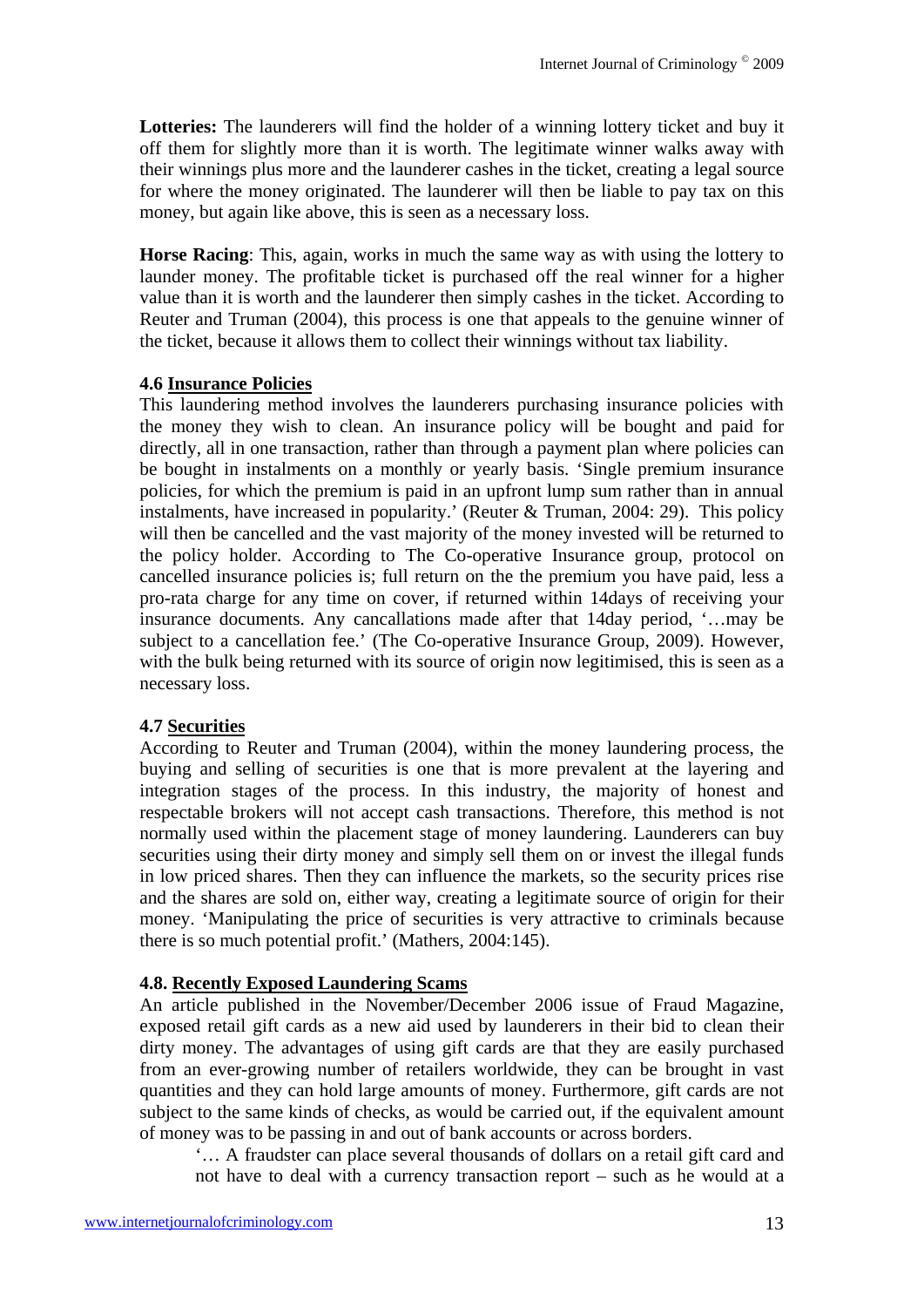bank – and it wouldn't be recorded on a suspicious transaction report.' (Edwards & Marden, 2006: 26).

Once a launderer has transferred the dirty money onto the gift cards, they can then sell those cards on, maybe at a slight discount, and they will then have clean money.

Another laundering scam recently reported on the BBC's Crimewatch program, involved launderers using a South East London train station ticket machine to dispose of dirty money, believed to have been stolen from cash-in-transit robberies.

'Several suspects have been caught on camera using ticket machines to get rid of dyed/damaged notes, stolen during cash-in-transit robberies. They select the cheapest fare, pay with a stolen note and then pocket the change.' (Crimewatch, 2008).

In total, it is estimated that, in four months, the laundering scam saw £60,000 being pushed through the ticket machines.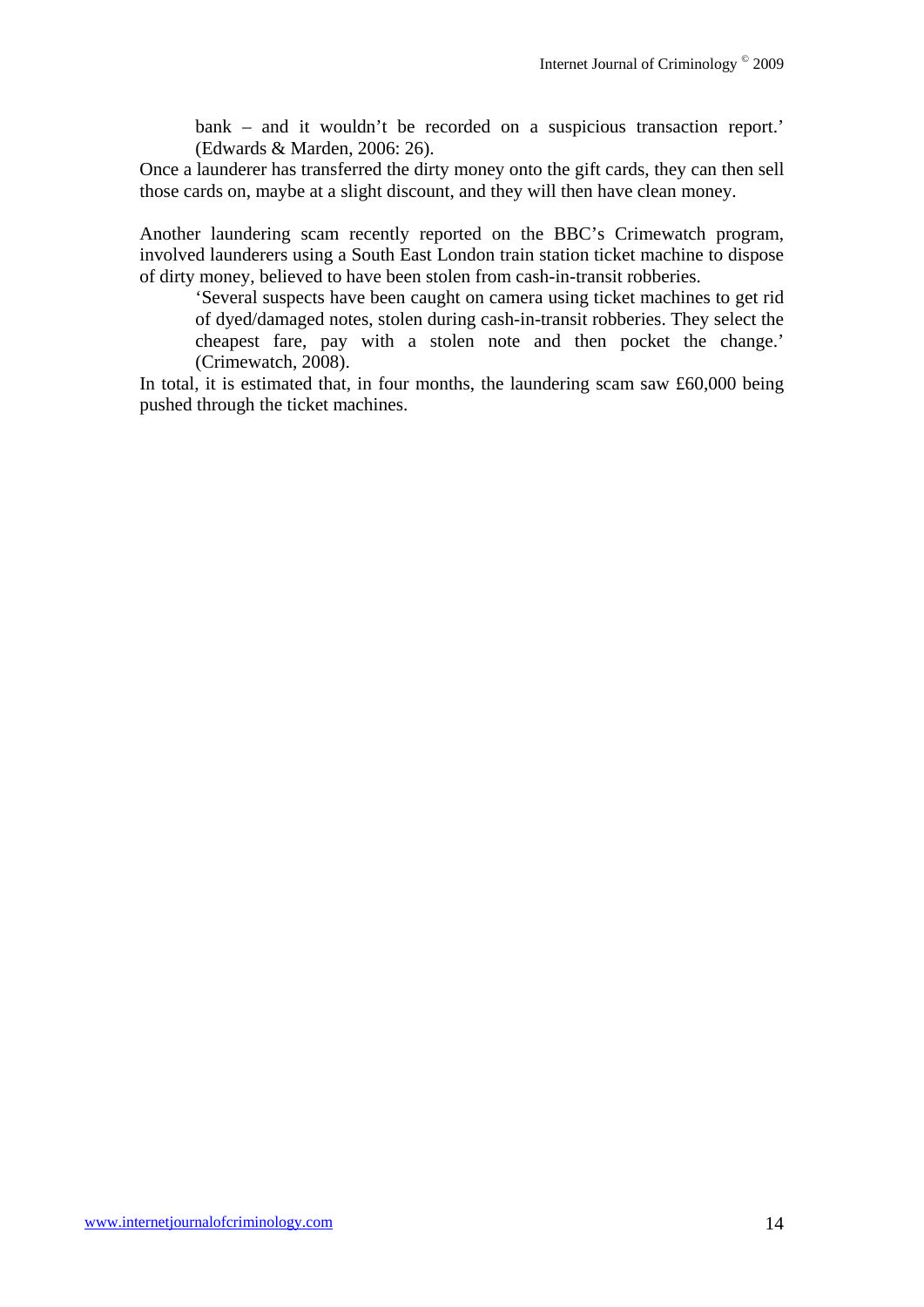#### **5. How has the Emergence of the Internet changed the Process of Money Laundering?**

The Internet has become a dominant part of many aspects of our society over recent years. It is used by the majority of the world's population, either whilst at work or within their home life.

'In 2008, 16 million households in Great Britain (65 per cent) had Internet access. This is an increase of just over 1 million households (7 per cent) over the last year, and 5 million households (46 per cent) since 2002.' (The Office of National Statistics, 2008).

The graph below, taken from The Office of National Statistics, shows the percentage of households in Great Britain with access to the Internet and how that percentage has steadily increased over recent years.

Percentages



This advancement in technology and the emergence of the communication age has dramatically changed the way people go about their everyday lives and has revolutionised several simple everyday tasks. Obviously, this progression in society has opened up a vast number of opportunities for people and businesses around the world, making the Internet a global achievement. However, this development in information communication technology (ICT) has also created many areas filled with new criminal opportunities. 'While ICTs allow legitimate global economies and knowledge networks to exist, they also allow for a darker side that see the illegitimate use of information networks.' (Williams, 2006: 17). Not only has the Internet created several new crimes, but it has also produced changes in the methods of carrying out existing crimes. Due to the Internet being a global enterprise that can easily and quickly communicate with the opposite side of the world, and many Internet crimes being relatively new, regulations are harder to implement or just simply have yet to be developed.

'Crime on the 'information highways' is multi-faceted. It includes targeting of computers themselves by hackers, crimes across the new medium and the facilitation of crimes in the physical world by more anonymous or secure communications.' (NCIS, 1999: 2).

Computers and the Internet are present in our companies, institutions, government, and educational institutions, as well as within our personal lives.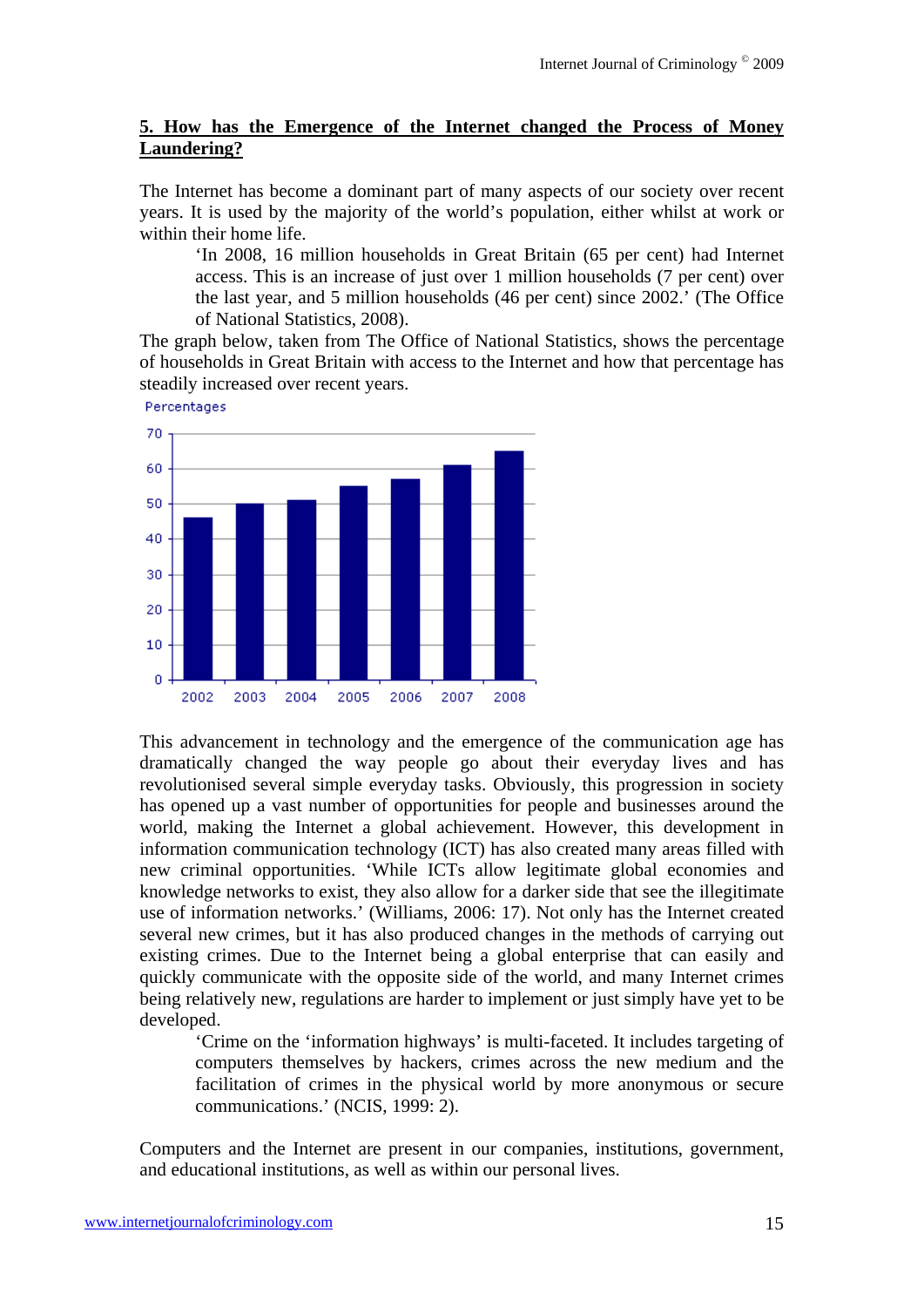'As with many other aspects, in most cases the computer is involved as a surrogate for an established paper-based system; in place of account books and transaction certificates, computerised file records and database entries are used.' (Barrett, 1997: 95).

The Internet has also revolutionised the way the world's financial system operates. It has almost eliminated the need to physically enter a bank, as now nearly every process can be carried out online. Although this advancement in technology has brought with it a vast number of advantages, there are also some areas of an online banking system, which exposes the financial system to mistreatment. Processes, as simple as setting up online bank accounts, leave the banking system more open to abuse and make it easier for 'would be' criminals to create accounts using inaccurate or false personal information. 'Fraudsters and money-launderers are able to hide behind the anonymity of the Internet to create false identities to siphon the proceeds of crime…' (Doran, 2001). Being able to create such accounts enables criminals to immediately detach sums of money from themselves and leaves them with full control over the contents, making it a lot harder for policing authorities to connect the two together.

In respect to money laundering, the Internet has created huge opportunities and changes within the processes involved.

'Hackers and fraudsters were first to exploit the criminal opportunities presented by cyberspace and they have since been joined by cyber launderers eager to wash the proceeds of both virtual and real-world crimes.' (Kochan. 2005: 268).

The lack of security within cyberspace has made it a haven for money launderers who constantly need to find new ways and means of legitimising their criminal profits. The Internet provides offenders, wishing to launder their profits, with high-speed global access to banks and other financial systems all over the world. It has removed the need for face-to-face contact at, basically, every stage of the laundering process and therefore has radically reduced the risks involved. Not only have these advancements made it less problematic for offenders to feed their dirty money into the legitimate financial system, but they have also made it a lot harder for these processes to be detected by the authorities. Issues of jurisdiction, monitoring, globalism and remote access are just a few problems the Internet poses to policing authorities, all of which will be discussed in greater detail in chapter six.

With regards to online banking, prior to the Internet, to open a bank account someone would have to physically go into a branch of a bank or use a phone. Documents, such as passports, would need to be provided as proof that you are in fact who you say you are, banking personnel would then check these. Now the online process removes the need to be sitting in the bank or to actually speak directly to banking staff. Therefore, providing that the potential launderer can produce documents that look authentic online, they can sit behind their computer and claim to be male, female, black, or white as there is no one there to see that they are not.

'Apply online, it only takes about 10 minutes and you'll need to have a few bits of information to hand: your income details, any benefits you may receive, your addresses and postcodes for the last 3 years, and your employer's address if relevant.' (Lloyds TSB, 2009).

This sort of basic imformation is easily obtained within the criminal world and, therefore, providing that launderers have the access to the Internet, then it is a simple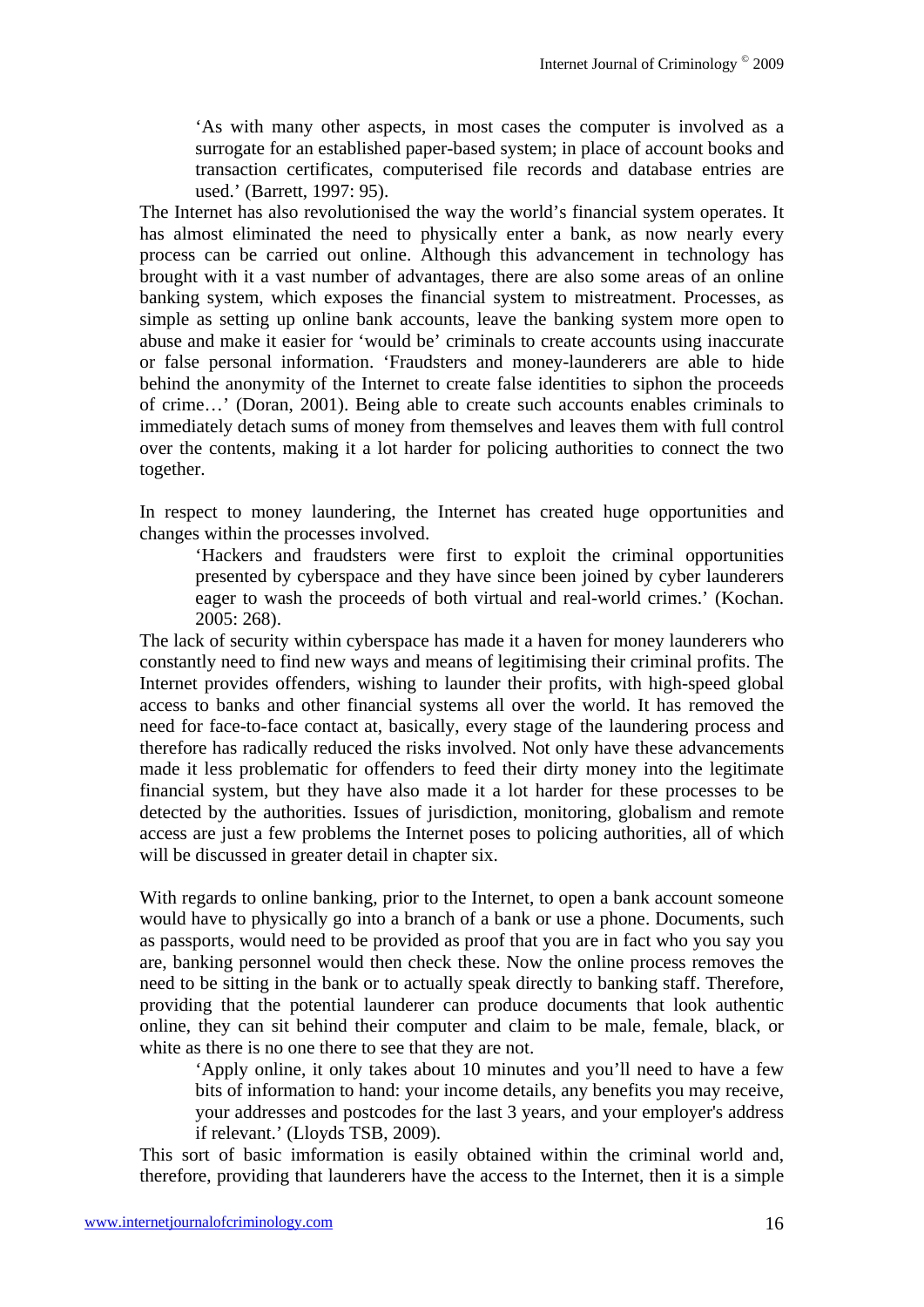ten minute process. Offenders do not even have to use a computer linked directly to themselves either, the use of Internet cafes where you pay an hourly rate to use the Internet do not require any personal details. So, even if the authoirties managed to trace the computer the account was set up on, they would be no closer to finding the person who did it. Once a launderer has created an online banking account, they can use it to siphon dirty money in and out of it, forming a complicated web of transactions. As long as they look legitimate, and do not arouse suspicion with regards to the amounts of money being moved, they will more than likely never be detected. Also, there will be no limit to the number of accounts that can be created, because launderers can use a variety of different names and personal information and open the accounts with different banks all over the world.

Money laundering, therefore, has entered a new era. Older methods of laundering money are now known and extremely well controlled by authorities. Sanctions and legislation has been implemented to the point where some physical world laundering methods are now very risky for the launderers because they are so well policed. For example, according to Mathers (2004), trying to launder money in casinos nowadays, unless you own the casino, is not a good idea as they have very strict procedures to prevent laundering scams. The Internet, however, has provided launderers with entirely new methods of laundering money, as well as adaptations on old methods. Online casinos are now used to launder money because, unlike real world casinos, into which you would physically have to go into, they do not have the same regulations and checks carried out on their customers. Furthermore, although online casinos do have some regulation, 'Critics say laws that were meant to stop criminals abusing gaming sites are not working properly…'. (Coetes, 2006: 9).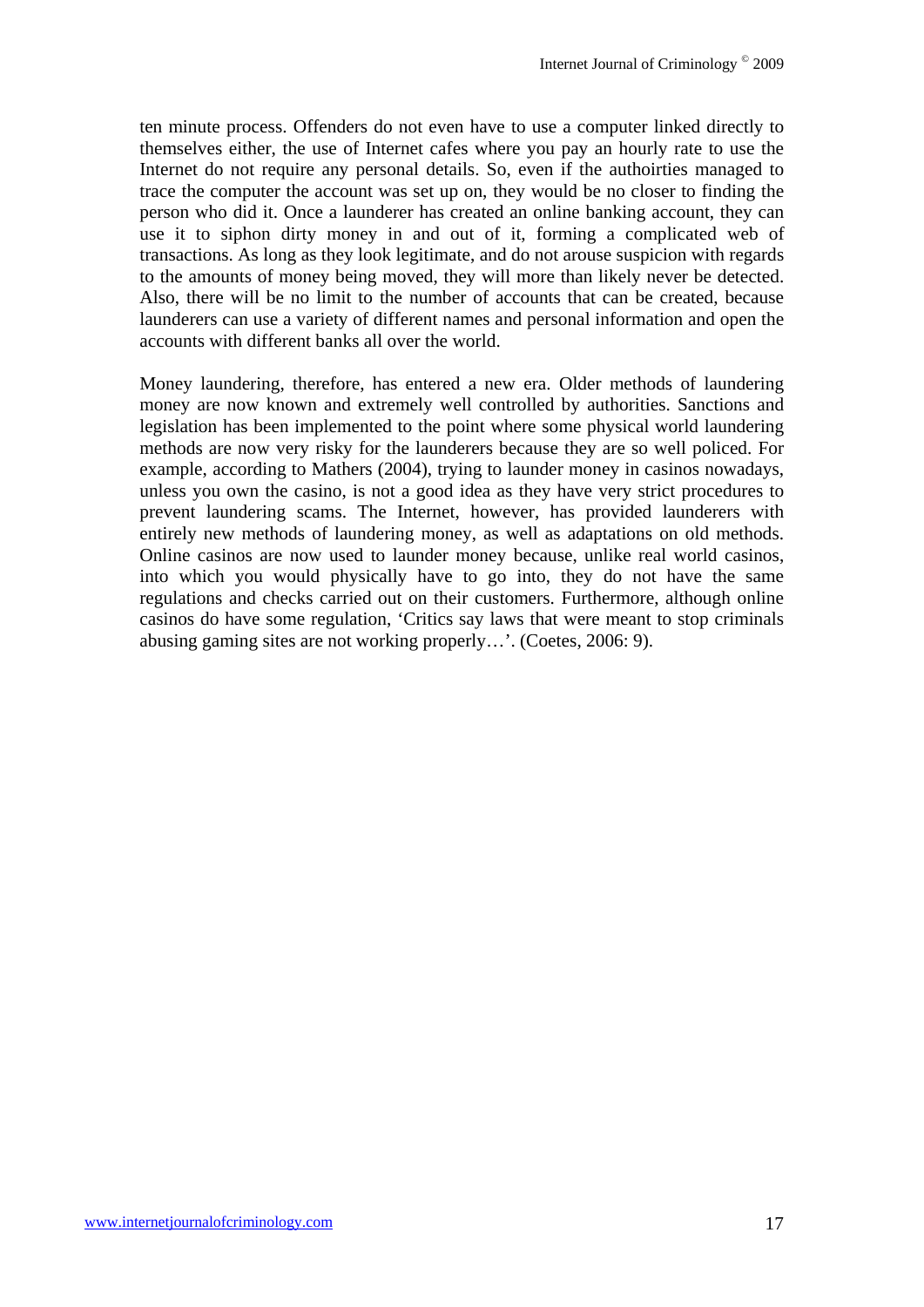# **6. Typologies of Money Laundering Post Establishment of the Internet**

#### **6.1. Internet Banking**

Internet banking enables large sums of money to be transferred at the click of a mouse without the need for any person-to-person interaction. 'But with the growth of electronic commerce, in which transactions can be conducted without the involvement of banks, the potential for money laundering is much greater.' (Gosling, 1998: 18). One of the features of Internet banking that leaves it so open to abuse by money launderers, as well as other like minded offenders, is that the accounts can be set up using very little personal information, which is ideal for protecting their identity or creating entirely new ones. By only transferring small amounts of money into that account, offenders are likely to avoid suspicion from the banking authorities and, therefore, they will not question its origins. Once the money is contained within that account, the transferring of that money out into offshore accounts or to somewhere else, out of the control of the authorities involved, is a quick and easy process. Funds can be transferred at the click of a mouse and launderers use this to transfer the money to areas where the laundering of money is not under such strict regulation. 'Internet banking is plagued by sloppy security.' (Kochan, 2006: 278).

#### **6.2. Smart cards**

Smart cards were established in the UK by Midland and Nat West banks and were trialed between 1995-1996. They operated as an 'electronic purse' and contained cash tokens that would have been pre-purchased within a bank or online. The cash tokens that are held on those cards can then be transferred directly between cards, without the involvement of a third party, therefore, escaping an audit trail being attached to them. Another feature of the smart card that makes it appealing to launderers is that the card holds actual cash value. 'Therefore, merchants do not need to dial bank or credit card companies to gain the necessary approval before any transaction can take place.' (Kochan, 2006: 278). This kind of feature generates the ideal environment for money launderers who can place their dirty money onto these smart cards and then transfer them around without them being traced. According to The National Criminal Intelligence Service (NCIS), who conducted a three-year study into cyber crime in the UK, smart cards along with other Internet banking features have,

'…the potential for anonymity, speed of use, removal of human checks at institutions, lack of physical volume, ability to ignore national boundaries and jurisdictional problems present the criminal with additional opportunities to launder funds.' (1999: 13).

## **6.3. Digital Cash / Electronic Cash (E-cash)**

'For those who do not wish to use credit cards, there are various forms of Internet online payment services available, which are known as 'digital cash' (or sometimes 'electronic cash').' (Newman & Clarke, 2003: 83). Launderers can use this Internet facility by feeding their dirty money into bank accounts and having it converted into e-cash. If the money is fed into these accounts in small, unsuspicious amounts, then the banking system is very unlikely to suspect anything. Once the money has been entered into the digital system, it can be effortlessly transferred to anywhere that the launderer requires, including overseas into jurisdictions where anti-money laundering regulations and laws are not so strict. The problem faced by authorities and one of the reasons the e-cash system is so well suited to laundering money, is the anonymity it provides to those who use it. 'Some methods allow users to make transactions with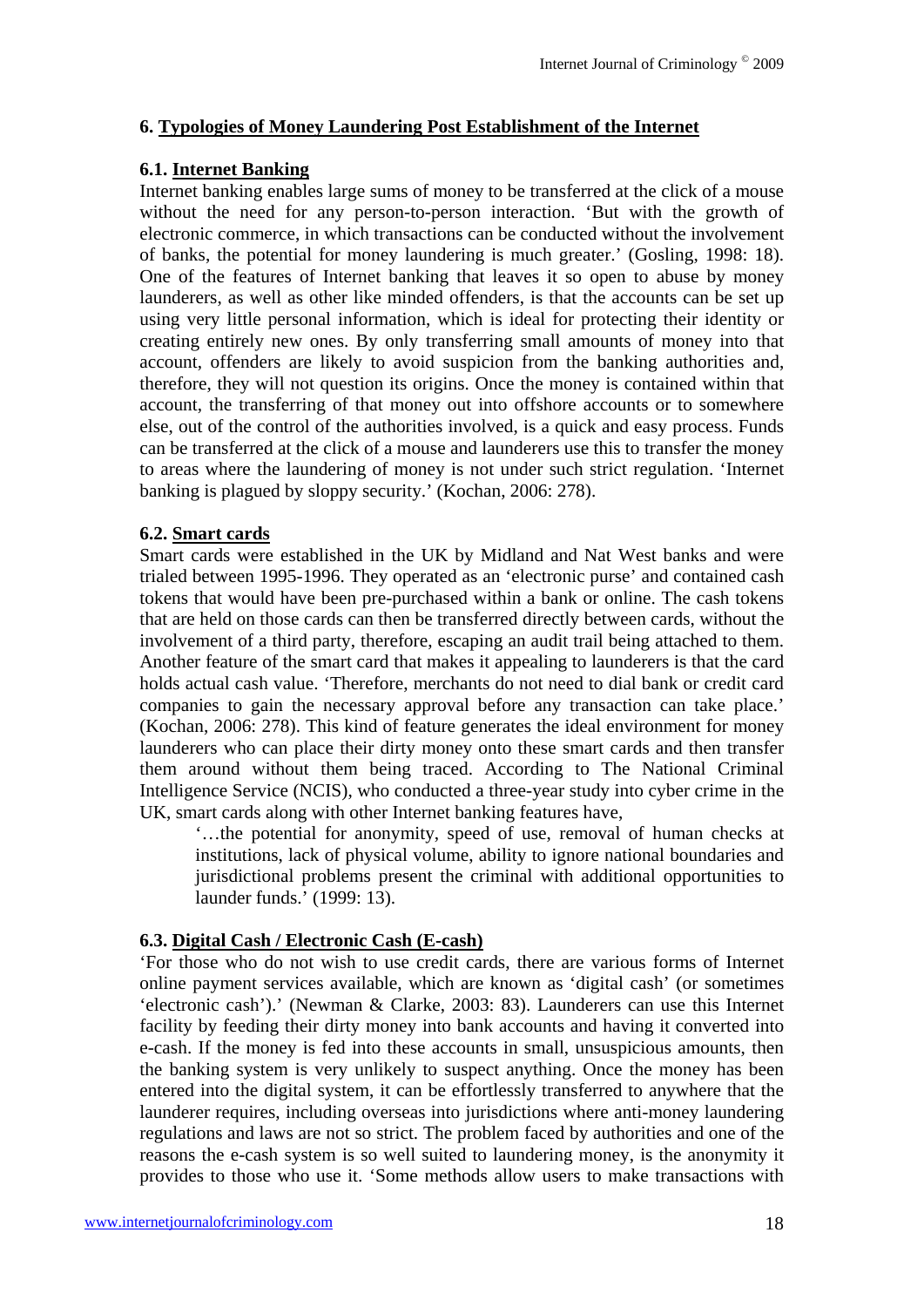complete anonymity; others allow traceability under exigent circumstances, for example, a court order.' (Denning & Baugh, 1999: 269).

#### **6.4. Online Gambling**

Online gambling and the emergence of online casinos means that the Internet has become the ideal place to set up laundering scams that would now not be able to operate in real world casinos, due to new regulations implemented. 'These sites seek to replicate the experience of playing in a real casino – and just like the real world they aim to take as much money off you as possible.' (Lilley, 2006: 115). The Internet also provides an environment for criminals, where they can create fake identities to protect themselves and their money. The Internet is very hard to police and so many Internet crimes will go undetected. A launderer can utilise online casinos, the way they used to be able to use physical casinos, they can log on and deposit money into a casino account, place a few non risky, low value bets, then request their money back. When the money is deposited back into their bank account, it has a legitimised source of origin.

'According to research, criminals can deposit money under a false name and wager an amount before withdrawing it from their account, or open a remote gambling account to store funds until they can be transferred into a legitimate account, pretending that they are winnings.' (Coates, 2006: 9).

Another issue, which makes online casinos ideal to launder money through, is that they do not necessarily sit within the jurisdiction and laws of the country in which they are being used. Consequently, a country has little control over online casinos and, therefore, cannot monitor and trace the transactions. In summation, a website can be accessed by almost anyone in the world and used by them, regardless of the physical location they are in. For example, in countries like the USA, where gambling and anti-money laundering laws are strict, people can log onto the Internet casinos and play under the gaming rules and regulations of a completely different country.

'The more important issue, however, is the development of offshore gaming sites – the on-line gambling business can base itself in the country with the lowest barriers to entry and weakest controls.' (NCIS, 1999 :12).

#### **6.5 Online Auctioneering**

Online auction sites are normally used for the buying and selling of goods, either unwanted by the seller or used as a 'middle man' for businesses that are run without physical premises. 'Online auction houses such as eBay attract consumers and launderers because they are accessible and inexpensive.' (Kochan, 2006: 271). Sites like eBay can be manipulated by launderers who can purchase an item, normally of a significantly high value, and put it up for sale on an auction site. They can then employ two or more fake bidders to falsify a bidding war, normally resulting in the item being sold for far more than its original value. There will be no exchange of goods, so the launderer has not lost anything financially, but now if questioned by authorities on where a sum of money originated from, the launderer can claim it came from the sale of items online. This process costs very little for the launderer to set up and the end result will provide the launderer with a legitimised source for where that money originated from, without even having to part with the item they supposedly sold.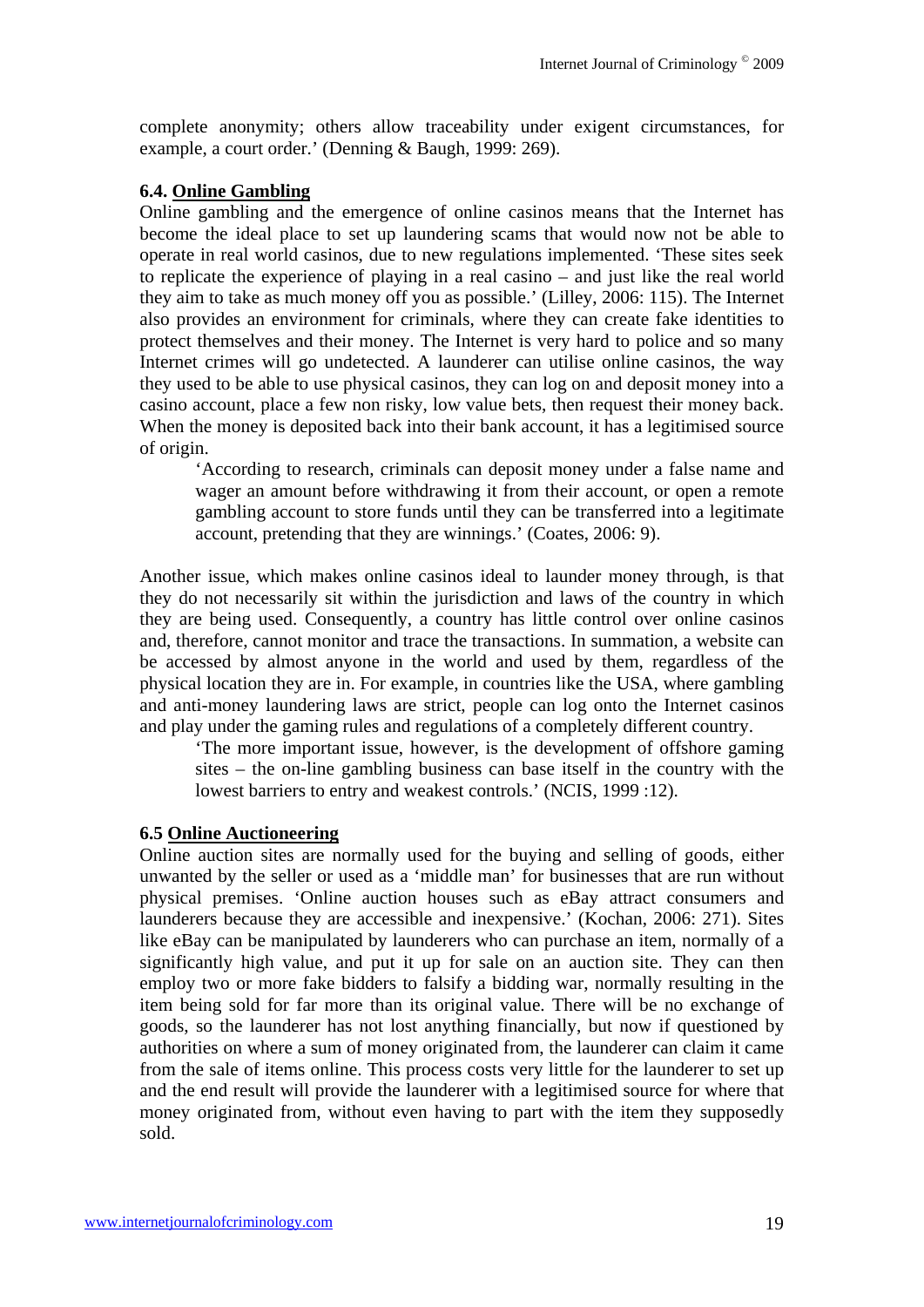# **6.6. The Internet in General**

Not only has the Internet established new and ingenious methods of laundering dirty money, but it has also created an environment where information is freely available to anyone who seeks it. 'The Internet calls out loud and clear that all information *is*  available. Some argue that the true revolution of the Internet is that it has made *all* information available to *everyone*.' (Newman & Clarke, 2003: 71). Although there are numerous benefits to having free access to such vast amounts of information, there are also some disadvantages too. The Internet is littered with 'how to' criminal guides which generously give information on how to perpetrate certain crimes. If you type 'how to pick a lock' into Google, you will see that it produces 488,000 hits, all which seem to freely give information on how to break and pick locks. One of the websites that Google produces, second on the list, is www.pickalock.co.uk. This website details in depth how to pick all different types of locks. It even states 'Thankfully the Internet has sprouted shops where you can buy the lock picks online without any qualification needed. The bests ones out there are:…' (2006), and goes on to detail a list of suppliers in the UK, the EU and the US.

This worryingly easy to access website does not stand alone, as millions of others also detail in-depth methods on how to commit a variety of crimes, where to purchase offending aids and much more. The webiste www.ehow.com, 'How to do just about anything', provides anyone who wishes to know an easy to follow step by step guide on how to launder money;

# '**Step 1**

Put the "dirty" money in a reputable banking institution, but make sure the deposits are sensible to avoid creating suspicion. Government and financialindustry regulations require documentation for very sizeable deposits or unusual patterns of activity.

## **Step 2**

Create several different accounts under different names and in different countries as a way to filter the money.

#### **Step 3**

Begin moving the money through various accounts by wire transfers, bank-tobank transfers, withdrawals and deposits to mix it with legitimate revenue sources.

## **Step 4**

Spend the money on expensive goods such as cars, jewellery and homes to make the original dirty funds even harder to trace.

## **Step 5**

Put the money back into the mainstream by "investing" in a company for a share of its profits under the table. You can also start your own non-profit organization, or sell some of the goods you purchased for twice their value. By the time this is done, the money has gone through so many hands that it is almost impossible to trace.' (2009).

The website even offers the handy hint, 'Create offshore accounts long before you need them, and keep them stocked with legitimate funds so your deposits of dirty money won't be obvious.' (2009). Although having these step-by-step criminal guides available on the Internet may seem shocking, the government and other agencies seem to do little to stop them. Furthermore, although authorities may claim that they can not stop these websites from disclosing this sort of information, after the tragic events of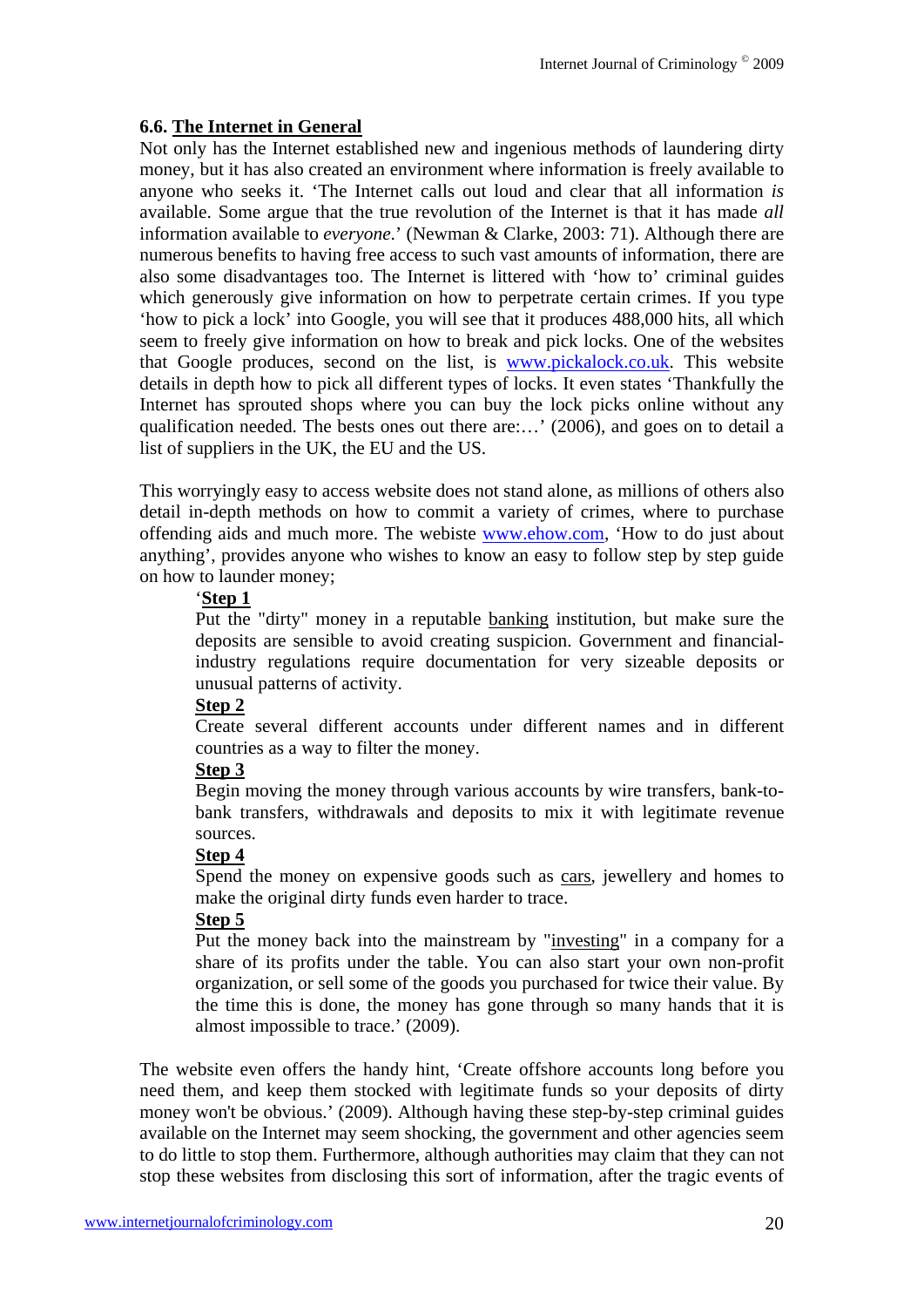9/11, millions of bomb making websites were closed down and no longer freely available to view by all. This goes some way to proving that the government and other agencies do in some capacities have the ability to block websites from being viewed and therefore begs the question; Why are these 'how to' criminal guide websites still freely available for all to see?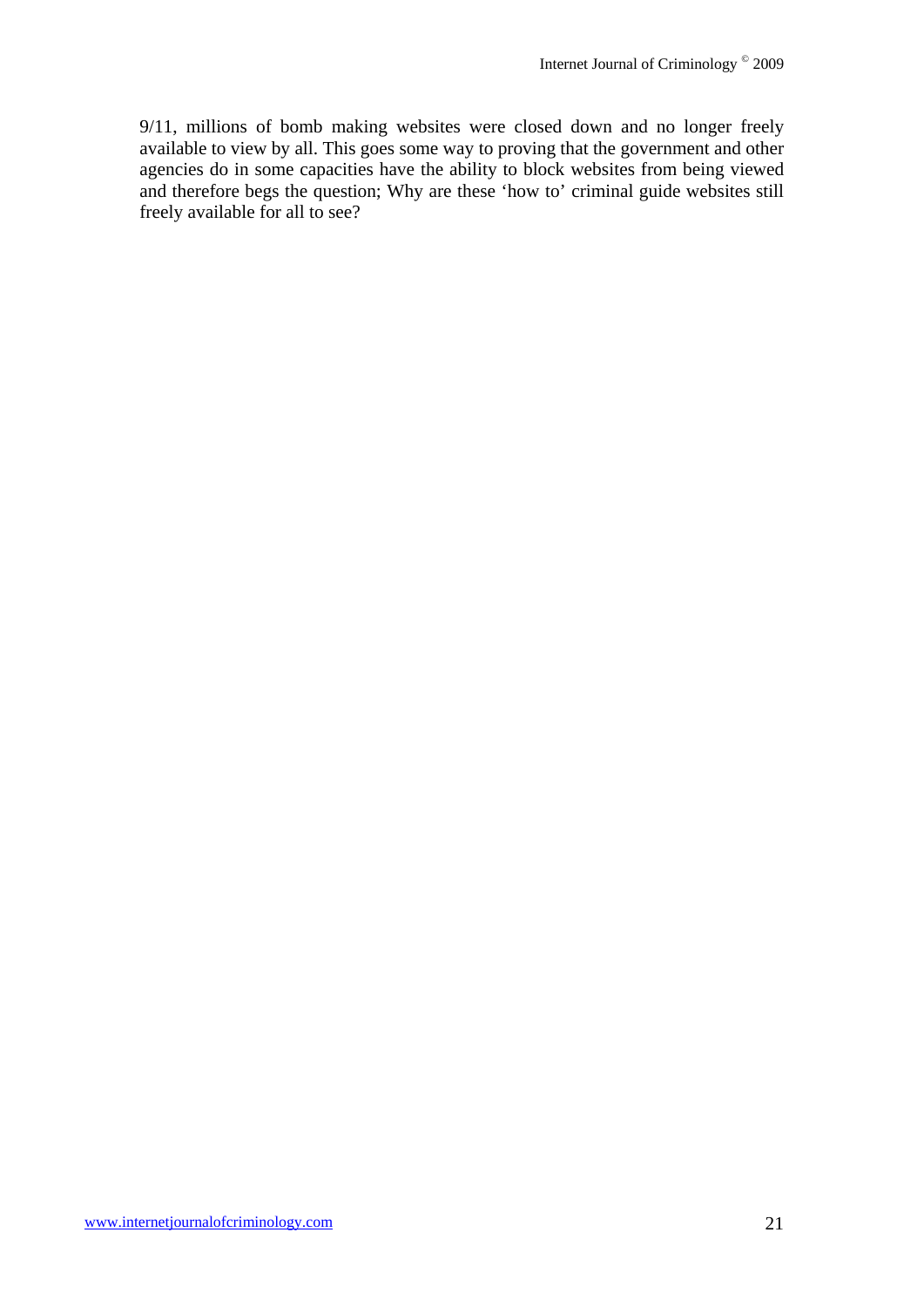# **7. The Regulations of Money Laundering**

As highlighted in chapter three, anti-money laundering legislation was first introduced into the UK through the Drug Trafficking Offences Act 1986. Anti-money laundering regulations were then mentioned again in the Criminal Justice Act 1988 and also in the Criminal Justice (international co-operation) Act 1990. These acts, however, did not recognise money laundering as an offence in its own right, they only focus on money laundering as an extension of the drugs trade. It was not until the Criminal Justice Act 1993, that money laundering, in any capacity, not just in relation to the drugs trade, was recognised as an offence. The Act also brought about new regulations, which meant that one could face prosecution in the UK for a money laundering offence, even if the initial offence had occurred out of the country.

'The biggest revolution however is that this Act creates, for the first time except under emergency powers, a law that imposes an obligation to report someone else to the police – i.e. the obligation to report a person suspected of money laundering.' (International Money Laundering Information Bureau: 2008).

Since the 1993 Act, there have been many updates and reviews of anti-money laundering legislation and the most recent piece of legislation to be created was the Money Laundering Regulations 2007.

'The Money Laundering Regulations 2007 implement the EC Third Money Laundering Directive in the UK. Both of these pieces of legislation reflect the recommendations of the international Financial Action Task Force, which was set up to tackle money laundering on a worldwide basis. The Money Laundering Regulations play a crucial role in safeguarding the UK financial system from organised criminals and terrorists.' (HM Revenue & Customs, 2007).

These are the most current regulations operating in the UK and came into practice on the  $15<sup>th</sup>$  December 2007. They require certain businesses to register with HM Revenue and Customs to enable them to set up anti-money laundering systems and controls within those businesses.

'Most UK financial firms (banks, buliding societies, money transmitters, bureaux de change, cheque cashers, saving and investment firms) are covered. In addition, the regulations cover legal proffesional (when undertaking some activities) accountants, tax advisers, auditors, insolvency practitoners, estate agents, casinos, high value dealers when dealing in goods worth over 15,000 Euro and trust or company service providers.' (HM Treasury, 2007).

The regulations also make these businesses obligated to report any suspicious activity or suspicious customers they might encounter. Businesses that fail to comply with the regulations which are set out could face legal action.

With the Internet becoming such a dominant part of our society, many would have thought that these new and up to date regulations would highlight at least the issue of the Internet and its capacity to facilitate criminal activities, with regards to money laundering. However, although the Money Laundering Regulations 2007 set out guidelines that can be adapted and used in relation to the Internet and the businesses that operate on-line, there is no specific reference to utilising the Internet for money laundering purposes. Furthermore, alongside having legislation that recognises the impact of the Internet, policing authorities need to have access to equipment to help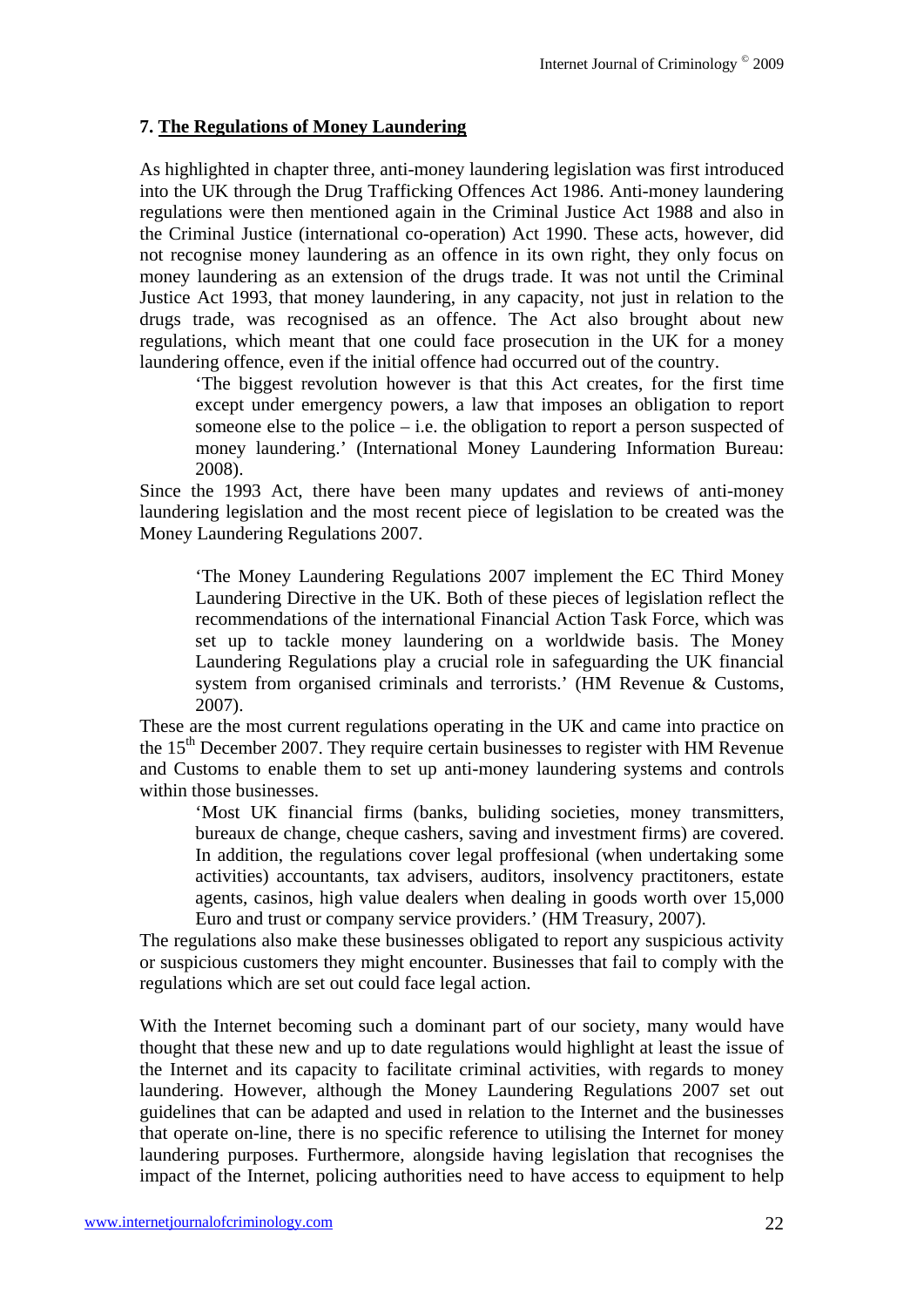them in their bid to catch online money launderers. However, there have been critics who argue that even if policing agencies were provided with the right technological facilities to aid them, they would still be no closer to catching anyone.

'The public police, like other criminal justice agencies, are reactive and also deeply conservative institutions that have been moulded by time-honoured traditions, and there for do not respond rapidly to change.' (Wall, 2007: 160).

As discussed in the chapter five, the Internet has provided money launderers with the ideal place to clean their dirty money quickly and easily. The difficulties faced by authorities, when trying to track down and prosecute these cyber launderers, is the global scale on which the Internet operates and the lack of regulation on who uses it. 'The scale of such an unregulated global marketplace makes it very easy for suspicious transactions, processes and actions to be hidden.' (Lilley, 2006: 109). Offenders can use the Internet in the safe knowledge that it is a lot harder to trace an individual using the Internet to commit crime, than it is to trace someone who is physically committing a criminal act. Some cyber laundering schemes are ones that involve extensive knowledge of the Internet's financial industry and those crimes are hard to detect, because they are well hidden by the perpetrators. Other cyber laundering schemes are simply hidden in amongst millions of other Internet users, who are using the Internet for entirely legal means.

Many crimes (not just money laundering) have progressed into the world of cyberspace, and the regulations of these crimes will eventually have had to be addressed in a completely different way to crimes which occur without the aid of the Internet. The Internet has opened up a number of opportunities for people with criminal intent, which are not available in the 'real-world'. According to Brenner (2004), real-world crimes have four main characteristics; proximity, scale, physical constants and pattern. Not all of which are features of crimes committed on the Internet, which therefore makes them harder to police. To physically steal from someone in the street normally involves the victim and the offender meeting at some point. Therefore increasing the chances of the perpetrator being apprehended either from information provided by the victim or witnesses who may have seen the offence occur. However, if that person had used the Internet as a tool for stealing money or goods from victims, the chances of it being witnessed is unlikely (providing that they are careful). The perpetrator need never meet their victim face to face and could have, in fact, carried out the crime from the opposite side of the world, which dramatically decreases the chances of being caught.

This general rule also applies to the use of the Internet, when being used to launder money. It has eliminated the need for anyone to be seen aiding the process of money laundering, for example, entering a bank to open or place money into an account, as this can all now be done from any location with Internet access around the world. A report published by the Financial Action Task Force (FATF) in 2002 highlighted the "vulnerabilities that the Internet might offer for money laundering". The report stated that one of the problems the Internet has that makes it so ideal for money laundering is 'the absence of face-to-face transactions between the online bank, and the customer and the immediacy of electronic transactions.' (Kochan, 2005: 279).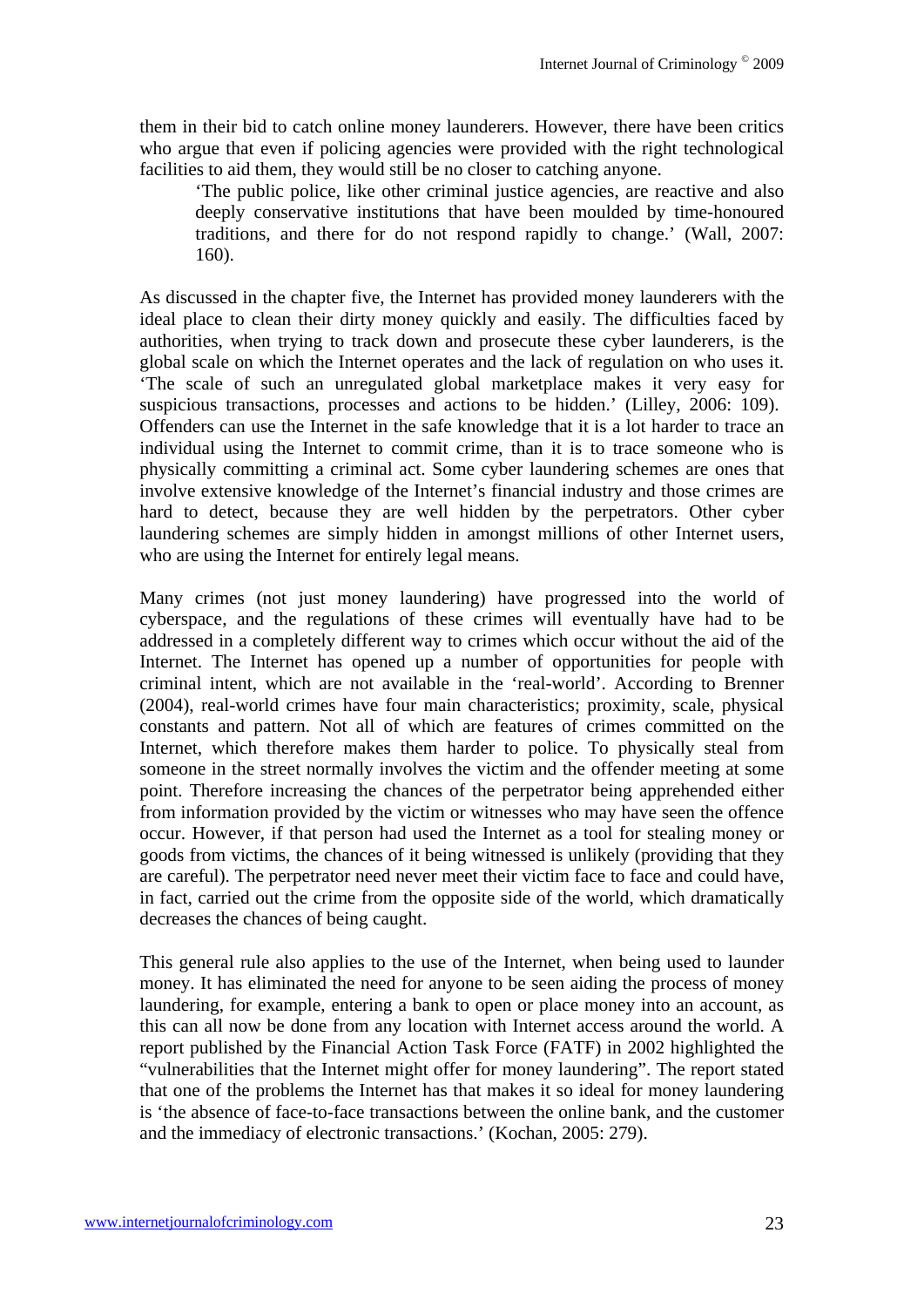Overall, the Internet is an extremely difficult area to police for many varying reasons. Firstly, the global scale, on which the Internet operates, makes it very hard for policing authorities to keep track and monitor Internet activity and identify any illegal movement of funds and goods. Secondly, the anonymity created by the vast numbers of people that use the Internet on a daily basis, again makes it problematic when seeking out those who are using it unlawfully. Finally, there are major issues with regards to control, because national authorities are unable to monitor or influence the content and usage of the websites that are created under jurisdictions that operate under different laws. This is, by no means, an exhausted list of the problems authorities face when trying to police the Internet, but they seem to be the hardest obstacles to overcome. Furthermore, consideration must be given to the issue that however well legislated and regulated one specific country is, the Internet provides access to areas and information that are beyond their jurisdiction. Therefore, without the co-operation of other countries and jurisdictions you will be merely displacing the crime, into a lesser-regulated area, rather that stopping the offence from occurring altogether. Unfortunately, with this in mind, The McConnell report (2000) highlighted 42 countries, which do not have up-to-date legal systems capable of dealing with crimes that occur online.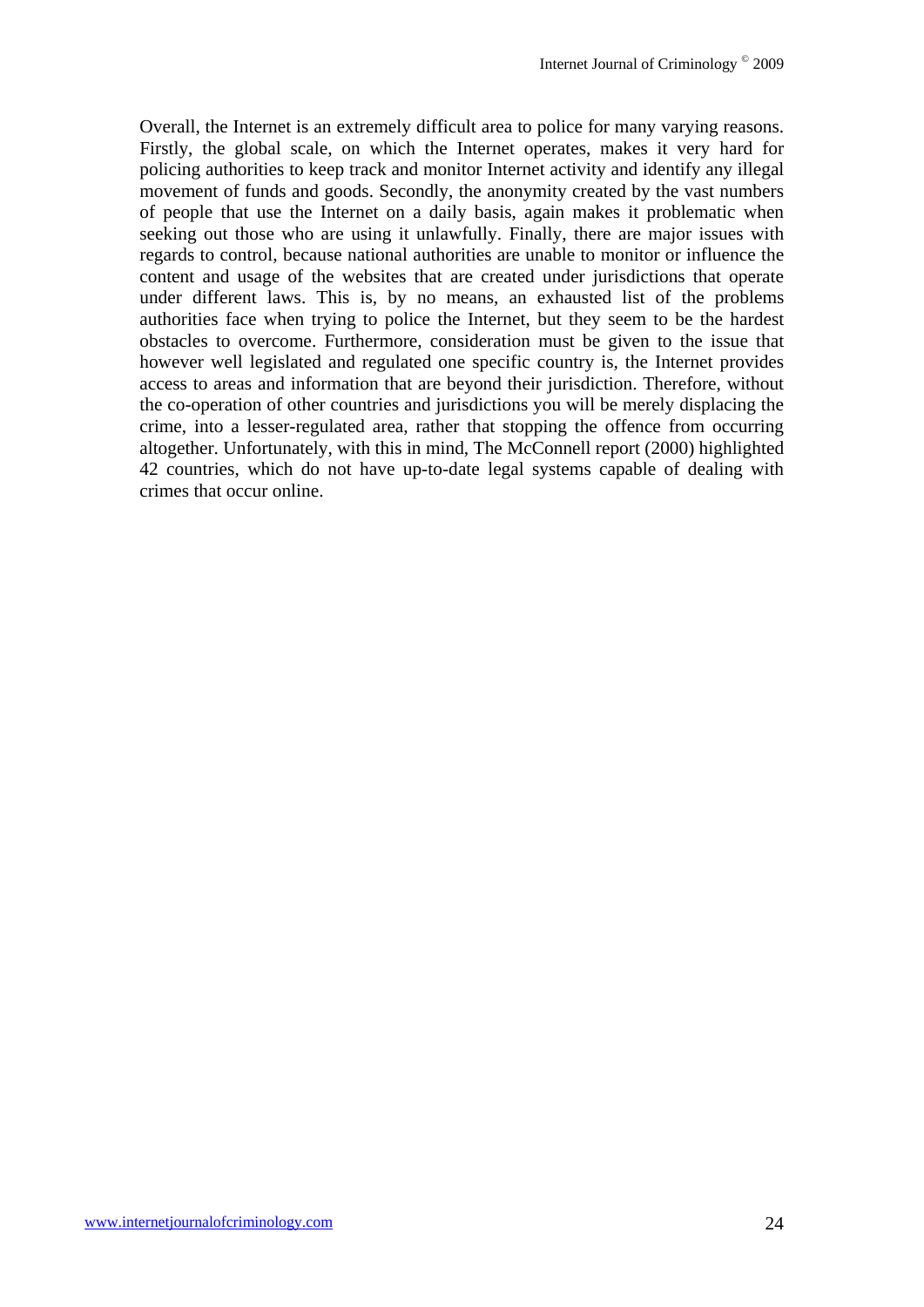#### **8. Summary and Recommendation**

In conclusion, this thesis has shown how the Internet has revolutionised the world in which we live. The Internet has brought with it a new era, with modifications to many aspects of our society. However, along with all the excellent changes it has created, that make the lives of law-abiding citizen easier on a day-to-day basis, the Internet has also opened up many new innovative opportunities for offenders. With regards to money laundering, the previous chapters have highlighted just how much the Internet has revolutionised methods and means used to commit the offence. The Internet has many attributes, including its speed, simplicity and its global reach, which have made it the ideal environment for launderers. Throughout this thesis it has been highlighted that there are four key features to the Internet that make it so appealing to money launderers, as well as other like minded offenders;

- **Speed** The Internet can perform tasks involved in the money laundering process at literally the click of a mouse.
- **Global Access**  The Internet's ability to communicate and trade with the opposite side of the world generates the ideal environment for money launderers. This element of the Internet also makes dirty money and the people trying to launder it harder for authorities to locate.
- **Anonymity** The Internet provides money launderers with access to practically all the facilities they need to clean their money with the additional benefit of anonymity.
- **Ease of use** In the same way the Internet benefits the millions of people who use it for legitimate purposes; the same attributes also benefit money launderers. The Internet has eliminated many of the constants money launderers faced in the physical world and also now the majority of Internet facilities can be accessed twenty four hours a day, seven days a week.

Not only does the Internet provide money launderers with all of the above listed features, but also it is also harder for authorities to police and control. The key element of the Internet is that all the facilities and services it provides to launderers, that make the laundering process easier for them, also make it harder for the police and other authorities to detect and regulate. The laundering process can now be carried out quickly, easily, with the ability to transfer funds overseas and can be done from basically anywhere in the world that is technology enabled, leaving authorities with a very complex task when trying to identify and prosecute offenders.

However aware the policing authorities are of the problems occurring, they are, nevertheless, facing a massive task when trying to police the Internet. Millions of people use the Internet and the facilities it provides on a daily basis and normally for completely legitimate purposes. Those who utilize the Internet for illegal means are hidden in amongst these millions and policing authorities alone do not possess the capabilities to control the Internet as a whole. The controls in place to try and identify people using the Internet to launder money, work on the same principle as the controls would in the physical world. Banks, retailers and any other business, dealing with money, are obligated by law to report suspicious dealings and transactions. However, if launderers abide by the rules and do not deal with any outrageously massive or irregular transactions, then they are unlikely to be detected. Even if the transactions do get spotted and checked by authorities, it does not necessarily mean they will know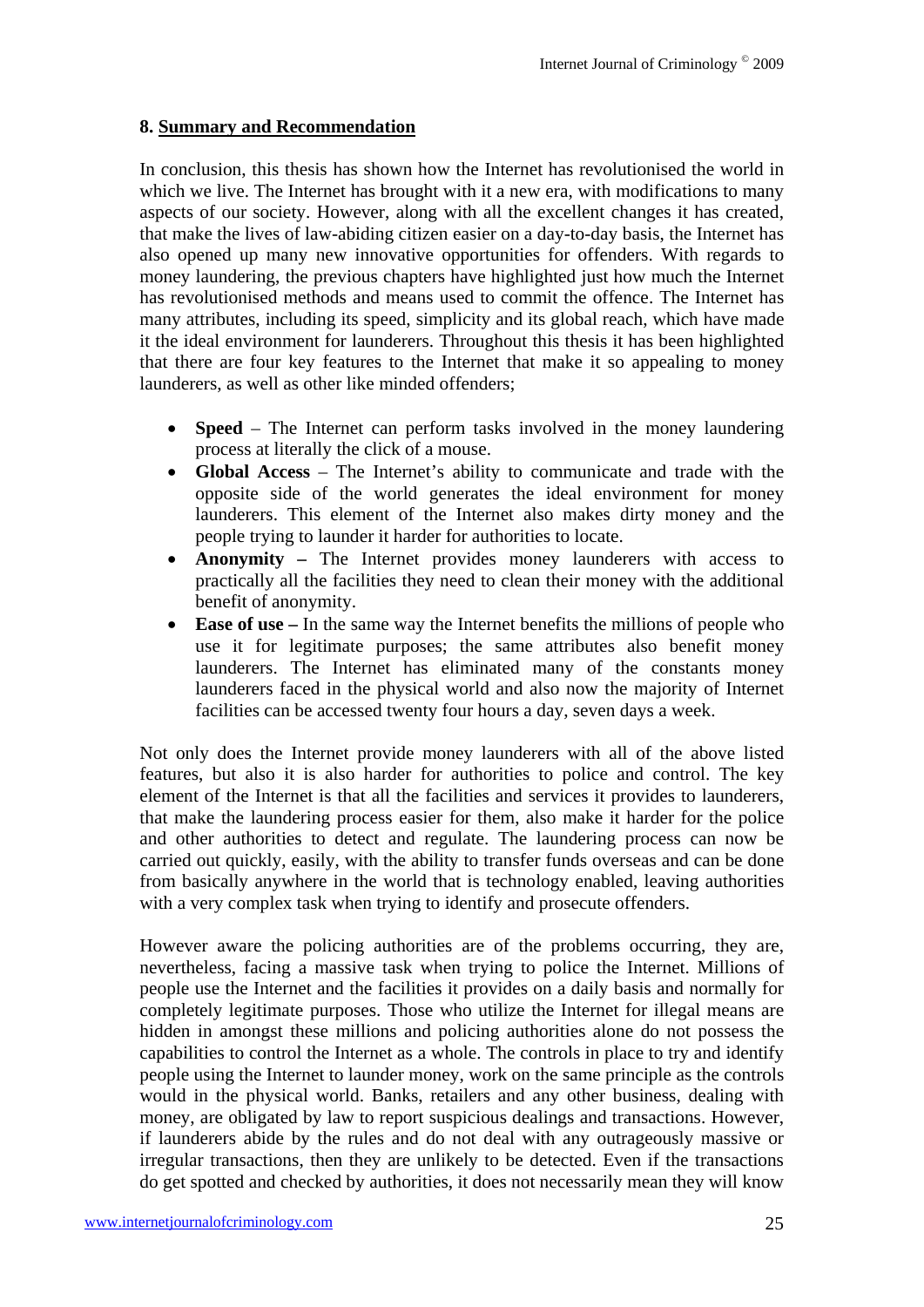where or who the launderer is. The Internet has protected their identity by giving them the ability to perform transactions, while not physically present.

Offenders will always utilize new and innovative technologies to help them in committing crime, money laundering is just one of the many criminal offences now taking place online. In order to combat this ever-growing issue, authorities and policing agencies will have to tighten controls and securities on the Internet. However, it must be taken into consideration that this is far easier said than done. The issue of whose responsibility it is to police the Internet is one that has been greatly debated. Does accountability lie with the government, the policing authorities or the Internet service providers? Nevertheless, even if these issues are resolved and the Internet in the future became an environment were laundering money was not possible or the risks became too great, launderers would simply seek alternatives. Offenders will always choose the path of least resistance and the method that holds the least risk of being caught. At present, that happens to be the Internet, but as society and culture progress more and newer technologies emerge, so again will methods of money laundering.

There will always be an arms race between crime and technology. The police and other authorities are obviously fully aware of this and are constantly trying to control the emergence of new methods to commit offences through these technologies. Authorities need to concentrate on multi-agency working with online banks, business and service providers, to help them in the fight against online money laundering. However, it must be highlighted that research into multi-agency working has shown that there are major problems that arise when several agencies attempt to work in partnership. Issues of control, authority and power all come into play, which make them working together more problematic than it would seem on first glance. Furthermore, contact and communication with other countries, especially those specifically known for their money laundering friendly environments, is essential. The Internet has created the ability to quickly and easily transfer money in and out of most countries, so there must be a strong emphasis on governments and authorities uniting to combat the issue of money laundering.

Overall, the fight against online money laundering, and crime on the Internet in general, is not one with a quick fix solution. Money, time and co-operation are all needed so that authorities from all over the world, along with business and service providers, who play a part, even if not intentionally, in facilitating online money laundering, can unite and attempt to prevent money laundering occurring so easily on the Internet.

**'In the information age, significant opportunities for gain exists for those who are best able to utilise** *both* **technology and information – who will do the better job the criminal or those seeking to prevent or detect crime?' (NCIS, 1996: 2)**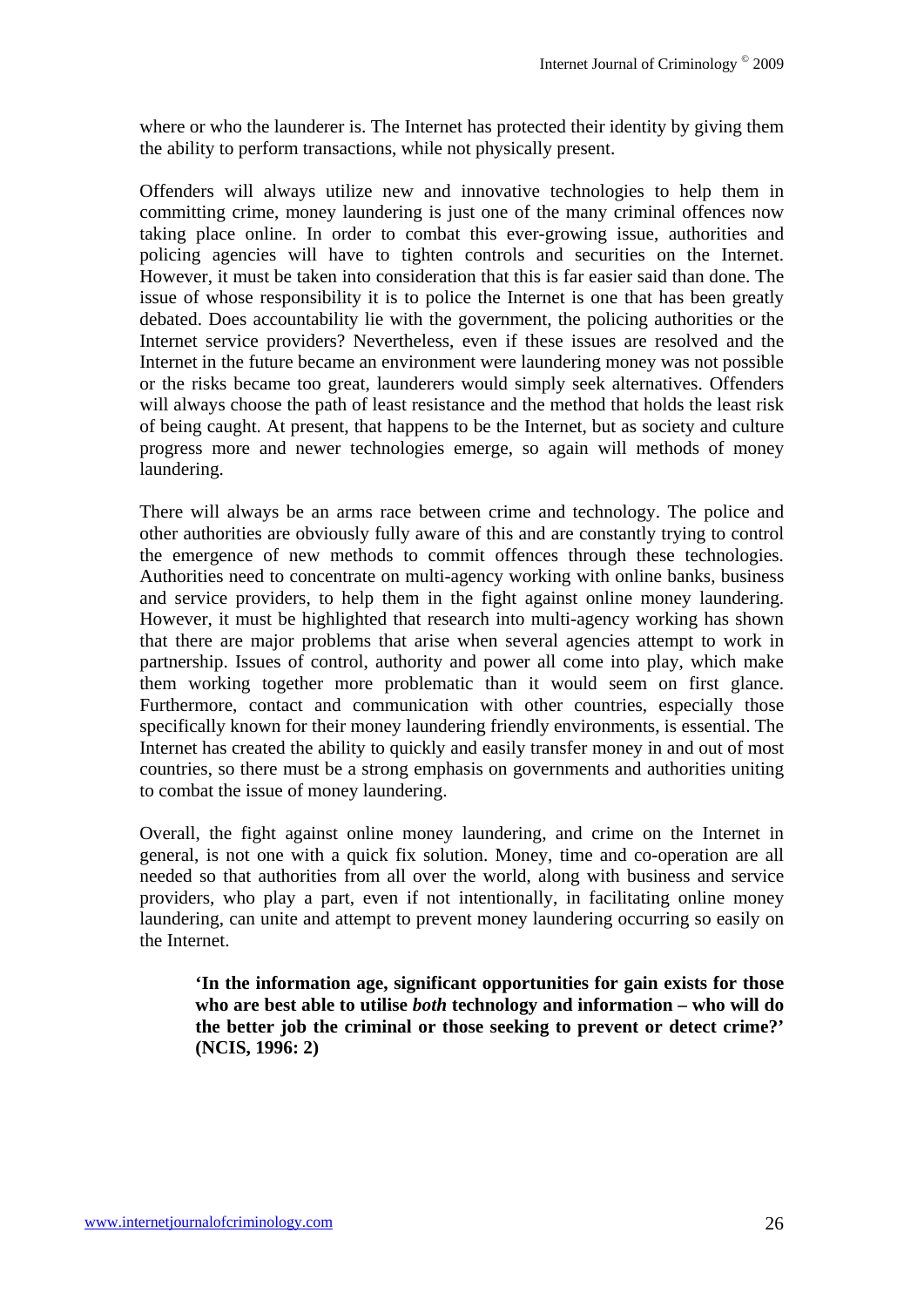## **References**

Atkinson, D. (1996) 'Organised Crime Finds Hiding Place for Loot on Internet', *The Guardian*, 24/04/1996: 18

Barrett, N. (1997) *Digital Crime: Policing the Cybernation*, London: Kogan Page

Blunden, B. (2001) *The Money Launderers, How they do it, and how to catch them at it...*, Gloucestershire: Management Books 2000 Ltd

Bortner, M. (1996) 'Cyberlaundering: Anonymous Digital Cash and Money Laundering', Available at: http://osaka.law.miami.edu/~froomkin/seminar/papers/bortner.htm, Accessed: 12/02/09

Brenner, S. (2007) 'Cybercrime: re-thinking crime control strategies' in Jewkes, Y (ed) (2007) *Crime Online*, London: Willan Publishing

Bryman, A. (2001) *Social Research Methods*, Oxford: Oxford University Press

Bryman, A. (2004) *Social Research Methods*, Second Edition, Oxford: Oxford University Press

Clarke, R. & Newman, G. (2003) *Superhighway Robbery, Preventing e-commerce crime*, London: Willan Publishing

Coates, S. (2006) 'Online casinos 'used to launder cass'', *The Times*, 01/11/06: 9

Crimewatch (2008) 'Train Station Money Laundering', Available at: http://www.bbc.co.uk/crimewatch/cases/2009/02/cctv\_trainstationmoneylaundering/, Accessed: 21/01/2009

Croall, H. (1992) *White Collar Crime*, Buckingham: Open University Press

Denning, D. & Baugh, W. (1999) 'Hiding Crimes in Cyberspace', *Information, Communication and Society* 2(3): pp 251-276

Doran, J (2001) 'Internet banks 'are money laundering haven'', *The Times*, 02/02/2001: 7

Edwards, R. & Marden, R. (2006) 'Gift Cards and Money Laundering : The Gift that Keeps on Taking', *Fraud Magazine* 20 (6): pp24-27

eHow (2009) 'How to Launder Money', Available at: http://www.ehow.com/how\_2049841\_launder-money.html, Accessed: 12/02/09

Financial Action Task Force (1997) '1996-1997 Report on Money Laundering Typologies', Available at: http://www.fatf-gafi.org/dataoecd/31/29/34043795.pdf, Accessed: 05/12/2008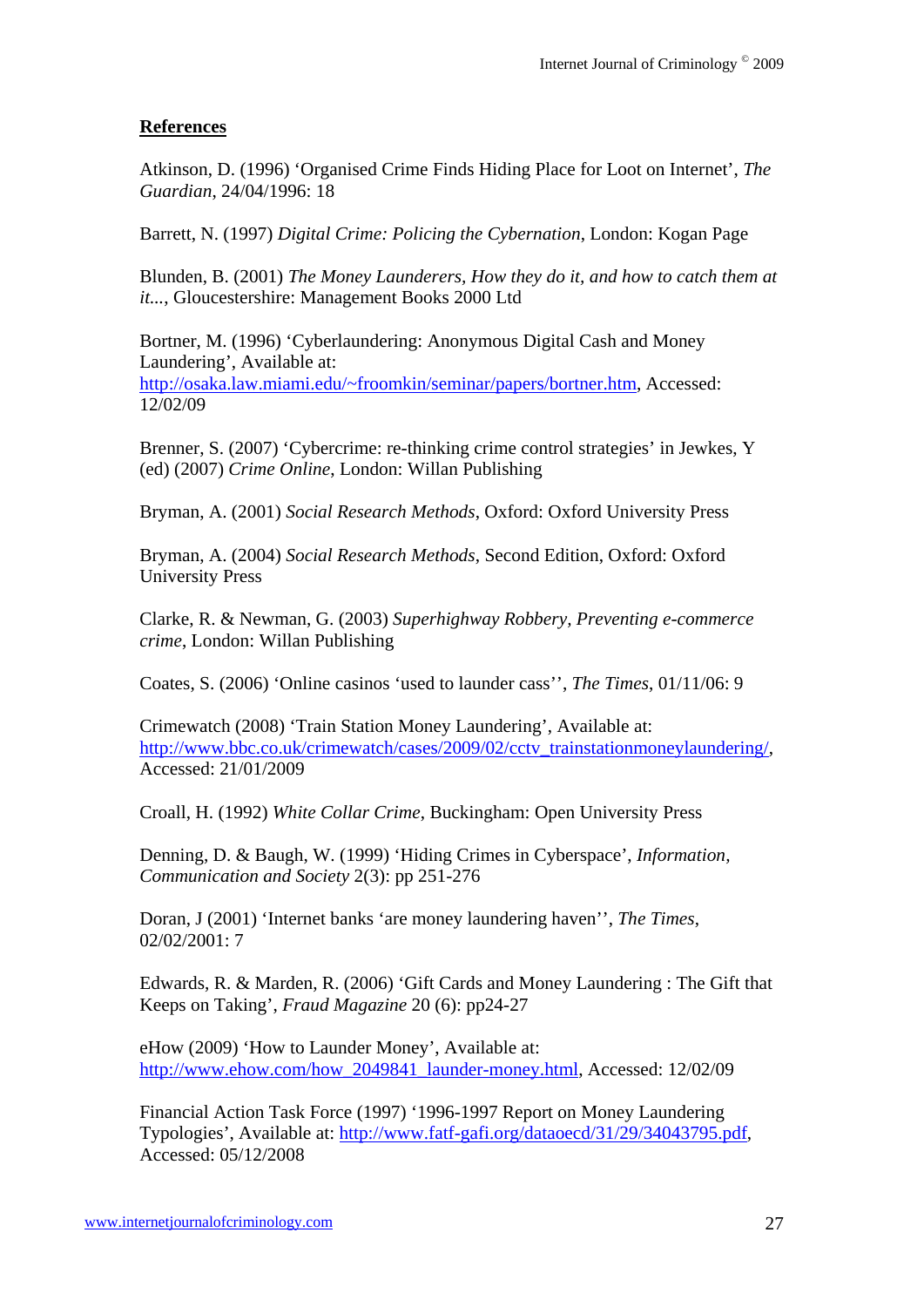Financial Action Task Force (2002) 'FATF Annual Report for 2001-2002 Released', Available at: http://www.fatf-gafi.org/dataoecd/43/53/34949558.pdf, Accessed: 05/12/2008

Gosling, P. (1998) 'Network, A Net profit for dirty money; The electronic revolution is making money laundering spotless', *The Independent*, 06/07/1998: 18

Grabosky, P. & Smith, R. (1998) *Crime in the Digital Age, Controlling Telecommunicatons and Cyberspace Illegalities*, Australia: The Federation Press

HM Revenue and Customs (2007) 'Cash Decleration', Available at: http://customs.hmrc.gov.uk/channelsPortalWebApp/channelsPortalWebApp.portal?\_n fpb=true&\_pageLabel=pageTravel\_ShowContent&id=HMCE\_PROD1\_027549&pro pertyType=document, Accessed: 26/02/2009

HM Treasury (2007) 'Money Laundering Regulations 2007', Available at: http://www.hm-treasury.gov.uk/d/moneylaundering\_guide150807.pdf, Accessed: 26/02/09

Home Office (2007) 'The Proceeds of Crime Act 2003, Obligations to Report Money Laundering: The Consent Regime', Available at: http://www.homeoffice.gov.uk/documents/cons-2007-consent-regime?view=Binary, Accessed: 04/01/2009

International Money Laudering Information Bureau (2008) 'Welcombe to the IMLIB Money Laundering Site', Available at: http://www.imlib.org/, Accessed: 05/09/2008

Jupp, V., Davies, P. & Francis, P. (eds) (2000) *Doing Criminological Research*, London: Sage

Kochan, N. (2005) *The Washing Machine, Money, Crime & Terror in the Offshore System*, London: Duckworth

Levi, M. (1987) *Regulating Fraud, White-collar Crime and the Criminal Process*, Cambridge: University Press

Lilley, P. (2006) *Dirty Dealing, The Untold Truth About Global Money Laundering, International Crime and Terrorism*, Edition 3, London: Kogan Page

Lloyds TSB (2009) 'Current Account Interest Rates Last Longer', Available at: http://www.lloydstsb.com/current\_accounts/vantage.asp, Accessed: 05/02/2009

Mathers, C. (2004) *Crime School: Money Laundering, True Crime Meets the Worlds of Business and Finance*, New York: Firefly Books

Mitsilegas, V (2003) 'Countering the Chameleon Threat of Dirty Money' in Edwards, A. & Gill, P. (eds) (2003) *Transnational Organised Crime, Perspectives on Gobal Security*, London: Routledge: pp195-211